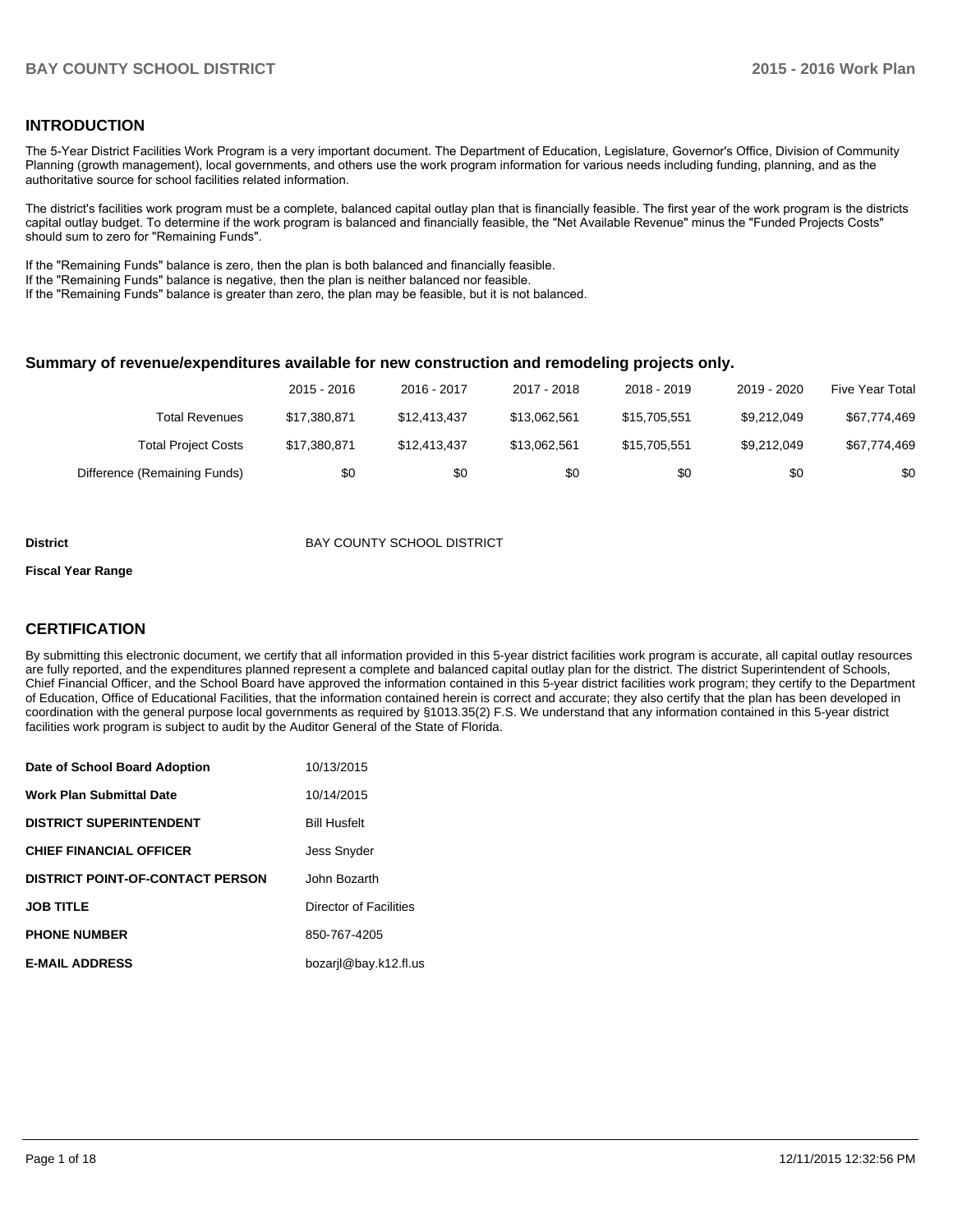# **Expenditures**

#### **Expenditure for Maintenance, Repair and Renovation from 1.50-Mills and PECO**

Annually, prior to the adoption of the district school budget, each school board must prepare a tentative district facilities work program that includes a schedule of major repair and renovation projects necessary to maintain the educational and ancillary facilities of the district.

| Item                                          | 2015 - 2016<br><b>Actual Budget</b> | 2016 - 2017<br>Projected | 2017 - 2018<br>Projected | 2018 - 2019<br>Projected | 2019 - 2020<br>Projected | <b>Total</b> |
|-----------------------------------------------|-------------------------------------|--------------------------|--------------------------|--------------------------|--------------------------|--------------|
| <b>HVAC</b>                                   | \$0                                 | \$0                      | \$0                      | \$0                      | \$0                      | \$0          |
| Locations: No Locations for this expenditure. |                                     |                          |                          |                          |                          |              |
| Flooring                                      | \$0                                 | \$0                      | \$0                      | \$0                      | \$0                      | \$0          |
| Locations: No Locations for this expenditure. |                                     |                          |                          |                          |                          |              |
| Roofing                                       | \$0                                 | \$0                      | \$0                      | \$0                      | \$0                      | \$0          |
| Locations: No Locations for this expenditure. |                                     |                          |                          |                          |                          |              |
| Safety to Life                                | \$0                                 | \$0                      | \$0                      | \$0                      | \$0                      | \$0          |
| Locations: No Locations for this expenditure. |                                     |                          |                          |                          |                          |              |
| Fencing                                       | \$0                                 | \$0                      | \$0                      | \$0                      | \$0                      | \$0          |
| Locations: No Locations for this expenditure. |                                     |                          |                          |                          |                          |              |
| Parking                                       | \$0                                 | \$0                      | \$0                      | \$0                      | \$0                      | \$0          |
| Locations: No Locations for this expenditure. |                                     |                          |                          |                          |                          |              |
| Electrical                                    | \$0                                 | \$0                      | \$0                      | \$0                      | \$0                      | \$0          |
| Locations: No Locations for this expenditure. |                                     |                          |                          |                          |                          |              |
| Fire Alarm                                    | \$0                                 | \$0                      | \$0                      | \$0                      | \$0                      | \$0          |
| Locations: No Locations for this expenditure. |                                     |                          |                          |                          |                          |              |
| Telephone/Intercom System                     | \$0                                 | \$0                      | \$0                      | \$0                      | \$0                      | \$0          |
| Locations: No Locations for this expenditure. |                                     |                          |                          |                          |                          |              |
| <b>Closed Circuit Television</b>              | \$0                                 | \$0                      | \$0                      | \$0                      | \$0                      | \$0          |
| Locations: No Locations for this expenditure. |                                     |                          |                          |                          |                          |              |
| Paint                                         | \$0                                 | \$0                      | \$0                      | \$0                      | \$0                      | \$0          |
| Locations: No Locations for this expenditure. |                                     |                          |                          |                          |                          |              |
| Maintenance/Repair                            | \$537,321                           | \$752,249                | \$836,103                | \$990,945                | \$1,070,713              | \$4,187,331  |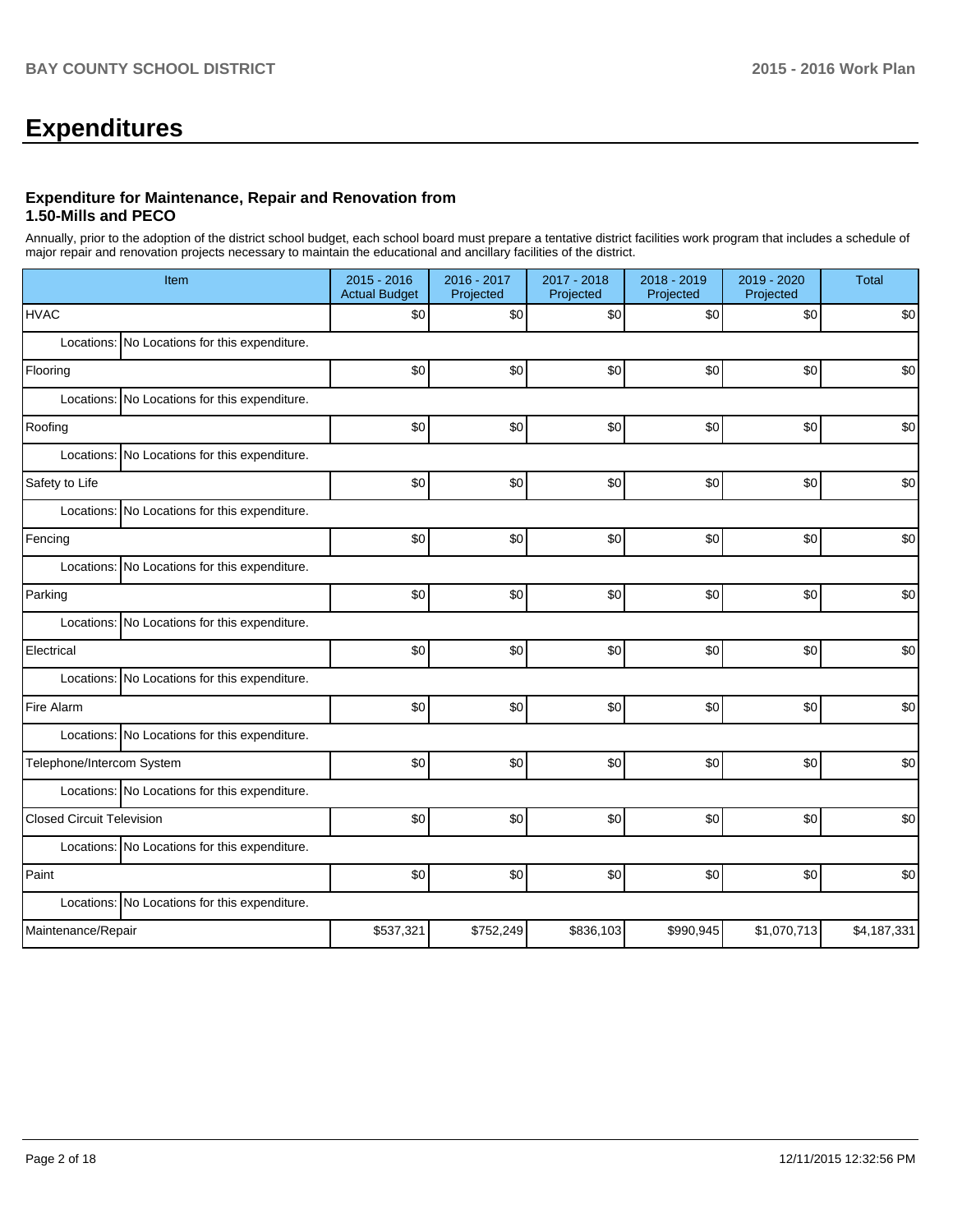| Locations:   A CRAWFORD MOSLEY SENIOR HIGH, ARNOLD SENIOR HIGH, BAY SENIOR HIGH, BOZEMAN LEARNING CENTER, BREAKFAST<br>∣POINT SCHOOL. C C WASHINGTON ACADEMY, CALLAWAY ELEMENTARY, CEDAR GROVE ELEMENTARY, DEER POINT<br>ELEMENTARY SCHOOL, EMERALD BAY ACADEMY, EVERITT MIDDLE, HILAND PARK ELEMENTARY, HUTCHISON BEACH<br> ELEMENTARY, JINKS MIDDLE, LEASED, LUCILLE MOORE ELEMENTARY, LYNN HAVEN ELEMENTARY, MAINTENANCE, MARGARET K  <br>LEWIS SCHOOL, MARGARET K. LEWIS SCHOOL IN MILLVILLE , MERRIAM CHERRY STREET ELEMENTARY, MERRITT BROWN<br>MIDDLE, MOWAT MIDDLE, NELSON ADMINISTRATIVE BUILDING, NEW HORIZONS CENTER (OLD), New Horizons Learning Center<br>(New) , NORTHSIDE ELEMENTARY, OAKLAND TERRACE ELEMENTARY, PARKER ELEMENTARY, PATRONIS ELEMENTARY,<br>PATTERSON ELEMENTARY, ROSENWALD HIGH, RUTHERFORD SENIOR HIGH, SAINT ANDREW SCHOOL, SMITH ELEMENTARY,<br>SOUTHPORT ELEMENTARY, SPRINGFIELD ELEMENTARY, SURFSIDE MIDDLE, TOM P HANEY VOCATIONAL-TECHNICAL CENTER, |           |           |           |           |             |             |
|---------------------------------------------------------------------------------------------------------------------------------------------------------------------------------------------------------------------------------------------------------------------------------------------------------------------------------------------------------------------------------------------------------------------------------------------------------------------------------------------------------------------------------------------------------------------------------------------------------------------------------------------------------------------------------------------------------------------------------------------------------------------------------------------------------------------------------------------------------------------------------------------------------------------------------------------------------------------------------------------|-----------|-----------|-----------|-----------|-------------|-------------|
| TRANSPORTATION, TYNDALL ELEMENTARY, WALLER ELEMENTARY, WAREHOUSE, WEST BAY ELEMENTARY                                                                                                                                                                                                                                                                                                                                                                                                                                                                                                                                                                                                                                                                                                                                                                                                                                                                                                       |           |           |           |           |             |             |
| Sub Total: I                                                                                                                                                                                                                                                                                                                                                                                                                                                                                                                                                                                                                                                                                                                                                                                                                                                                                                                                                                                | \$537.321 | \$752.249 | \$836,103 | \$990.945 | \$1.070.713 | \$4.187.331 |

| <b>IPECO</b><br>) Maintenance Expenditures | \$537,321 | \$752.249    | \$836,103 | \$990,945        | \$1.070.713 | ა4,187. <sup>ვი -</sup> |
|--------------------------------------------|-----------|--------------|-----------|------------------|-------------|-------------------------|
| 1.50 Mill Sub Total:                       | ሖ<br>ΦU   | $\sim$<br>ъU | ሶሳ<br>งบ  | \$0 <sub>0</sub> | ሶሳ<br>Φ∪    | \$0                     |

No items have been specified.

| Total:<br>\$537,321<br>\$752.249<br>\$836,103<br>\$1.070.713<br>\$990,945<br>\$4.187.331 |
|------------------------------------------------------------------------------------------|
|------------------------------------------------------------------------------------------|

## **Local 1.50 Mill Expenditure For Maintenance, Repair and Renovation**

Anticipated expenditures expected from local funding sources over the years covered by the current work plan.

| Item                                                         | 2015 - 2016<br><b>Actual Budget</b> | 2016 - 2017<br>Projected | 2017 - 2018<br>Projected | 2018 - 2019<br>Projected | 2019 - 2020<br>Projected | <b>Total</b> |
|--------------------------------------------------------------|-------------------------------------|--------------------------|--------------------------|--------------------------|--------------------------|--------------|
| Remaining Maint and Repair from 1.5 Mills                    | \$0                                 | \$0                      | \$0                      | \$0                      | \$0                      | \$0          |
| Maintenance/Repair Salaries                                  | \$0                                 | \$0                      | \$0                      | \$0                      | \$0                      | \$0          |
| <b>School Bus Purchases</b>                                  | \$1,242,099                         | \$1,200,000              | \$1,200,000              | \$1,200,000              | \$1,200,000              | \$6,042,099  |
| <b>Other Vehicle Purchases</b>                               | \$0                                 | \$0                      | \$0                      | \$0                      | \$0                      | \$0          |
| Capital Outlay Equipment                                     | \$0                                 | \$0                      | \$0                      | \$0                      | \$0                      | \$0          |
| <b>Rent/Lease Payments</b>                                   | \$0                                 | \$0                      | \$0                      | \$0                      | \$0                      | \$0          |
| <b>COP Debt Service</b>                                      | \$7,632,908                         | \$7,632,908              | \$7,632,908              | \$7,632,908              | \$7,632,908              | \$38,164,540 |
| Rent/Lease Relocatables                                      | \$0                                 | \$0                      | \$0                      | \$0                      | \$0                      | \$0          |
| <b>Environmental Problems</b>                                | \$0                                 | \$0                      | \$0                      | \$0                      | \$0                      | \$0          |
| s.1011.14 Debt Service                                       | \$0                                 | \$0                      | \$0                      | \$0                      | \$0                      | \$0          |
| Special Facilities Construction Account                      | \$0                                 | \$0                      | \$0                      | \$0                      | \$0                      | \$0          |
| Premiums for Property Casualty Insurance - 1011.71<br>(4a,b) | \$1,793,618                         | \$1,793,618              | \$1,793,618              | \$1,793,618              | \$1,793,618              | \$8,968,090  |
| Qualified School Construction Bonds (QSCB)                   | \$0                                 | \$0                      | \$0                      | \$0                      | \$0                      | \$0          |
| Qualified Zone Academy Bonds (QZAB)                          | \$0                                 | \$0                      | \$0                      | \$0                      | \$0                      | \$0          |
| Small Maintenance/Repair Projects                            | \$1,153,936                         | \$2,000,000              | \$2,000,000              | \$2,500,000              | \$2,500,000              | \$10,153,936 |
| Safety & Security                                            | \$260,000                           | \$250,000                | \$250,000                | \$250,000                | \$250,000                | \$1,260,000  |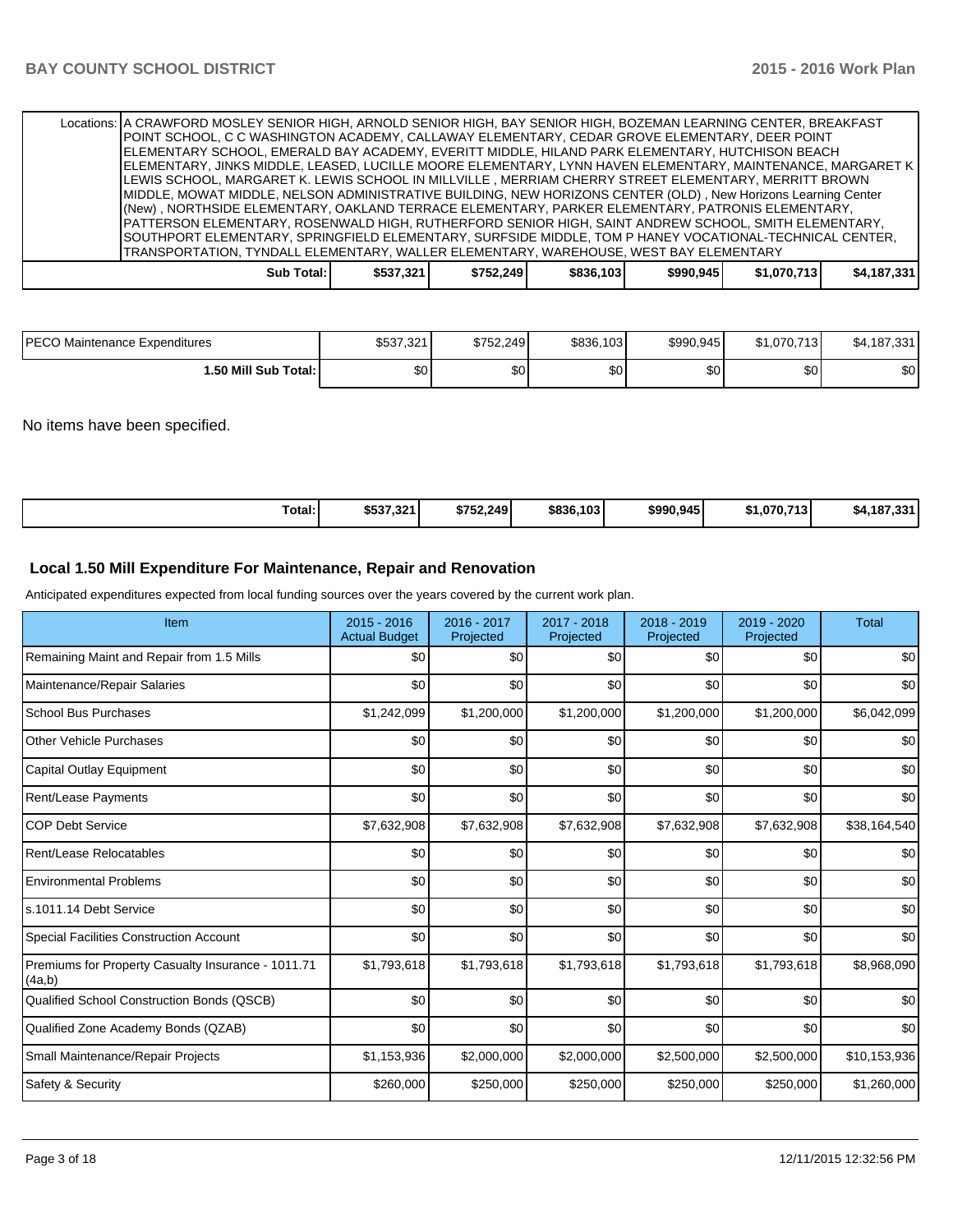| Local Expenditure Totals:          | \$18,064,177 | \$19,481,828 | \$20,650,149 | \$21,903,399 | \$23,296,732 | \$103,396,285 |
|------------------------------------|--------------|--------------|--------------|--------------|--------------|---------------|
| Preventative Maintenance           | \$4,000,000  | \$4,353,053  | \$5,273,623  | \$5,526,873  | \$6,500,000  | \$25,653,549  |
| Roofing                            | \$1,430,037  | \$1,500,000  | \$1,500,000  | \$1,500,000  | \$1,620,206  | \$7,550,243   |
| Transfer to Maintenance Department | \$551,579    | \$752.249    | \$1,000,000  | \$1,500,000  | \$1,800,000  | \$5,603,828   |

## **Revenue**

#### **1.50 Mill Revenue Source**

Schedule of Estimated Capital Outlay Revenue from each currently approved source which is estimated to be available for expenditures on the projects included in the tentative district facilities work program. All amounts are NET after considering carryover balances, interest earned, new COP's, 1011.14 and 1011.15 loans, etc. Districts cannot use 1.5-Mill funds for salaries except for those explicitly associated with maintenance/repair projects. (1011.71 (5), F.S.)

| <b>Item</b>                                                                         | Fund | $2015 - 2016$<br><b>Actual Value</b> | 2016 - 2017<br>Projected | 2017 - 2018<br>Projected | 2018 - 2019<br>Projected | 2019 - 2020<br>Projected | Total            |
|-------------------------------------------------------------------------------------|------|--------------------------------------|--------------------------|--------------------------|--------------------------|--------------------------|------------------|
| (1) Non-exempt property<br>lassessed valuation                                      |      | \$15,680,709,298                     | \$16,911,309,255         | \$17,925,476,364         | \$19,013,358,207         | \$20,222,857,289         | \$89,753,710,413 |
| (2) The Millege projected for<br>discretionary capital outlay per<br>ls.1011.71     |      | 1.20                                 | ا 20.،                   | 1.20                     | 1.20                     | 1.20                     |                  |
| $(3)$ Full value of the 1.50-Mill<br>discretionary capital outlay per<br>ls.1011.71 |      | \$26,343,592                         | \$28,411,000             | \$30,114,800             | \$31,942,442             | \$33,974,400             | \$150,786,234    |
| (4) Value of the portion of the 1.50<br>I-Mill ACTUALLY levied                      | 370  | \$18,064,177                         | \$19,481,828             | \$20,650,149             | \$21,903,389             | \$23,296,732             | \$103,396,275    |
| $(5)$ Difference of lines $(3)$ and $(4)$                                           |      | \$8,279,415                          | \$8,929,172              | \$9,464,651              | \$10,039,053             | \$10,677,668             | \$47,389,959     |

## **PECO Revenue Source**

The figure in the row designated "PECO Maintenance" will be subtracted from funds available for new construction because PECO maintenance dollars cannot be used for new construction.

| Item                          | Fund | $2015 - 2016$<br><b>Actual Budget</b> | 2016 - 2017<br>Projected | $2017 - 2018$<br>Projected | $2018 - 2019$<br>Projected | $2019 - 2020$<br>Projected | Total            |
|-------------------------------|------|---------------------------------------|--------------------------|----------------------------|----------------------------|----------------------------|------------------|
| IPECO New Construction        | 340  | \$0                                   | \$0 <sub>1</sub>         | \$0                        | \$OI                       | \$0                        | \$0 <sub>1</sub> |
| PECO Maintenance Expenditures |      | \$537.321                             | \$752.249                | \$836.103                  | \$990.945                  | \$1,070,713                | \$4,187,331      |
|                               |      | \$537,321                             | \$752,249                | \$836,103                  | \$990.945                  | \$1,070,713                | \$4,187,331      |

## **CO & DS Revenue Source**

Revenue from Capital Outlay and Debt Service funds.

| Item                                            | Fund  | $2015 - 2016$<br><b>Actual Budget</b> | $2016 - 2017$<br>Projected | $2017 - 2018$<br>Projected | $2018 - 2019$<br>Projected | $2019 - 2020$<br>Projected | Total       |
|-------------------------------------------------|-------|---------------------------------------|----------------------------|----------------------------|----------------------------|----------------------------|-------------|
| CO & DS Cash Flow-through<br><b>Distributed</b> | 360 l | \$205.221                             | \$205,221                  | \$205.221                  | \$205.221                  | \$205,221                  | \$1,026,105 |
| CO & DS Interest on<br>Undistributed CO         | 360   | \$6,828                               | \$6,828                    | \$6,828                    | \$6,828                    | \$6,828                    | \$34,140    |
|                                                 |       | \$212,049                             | \$212,049                  | \$212.049                  | \$212,049                  | \$212,049                  | \$1,060,245 |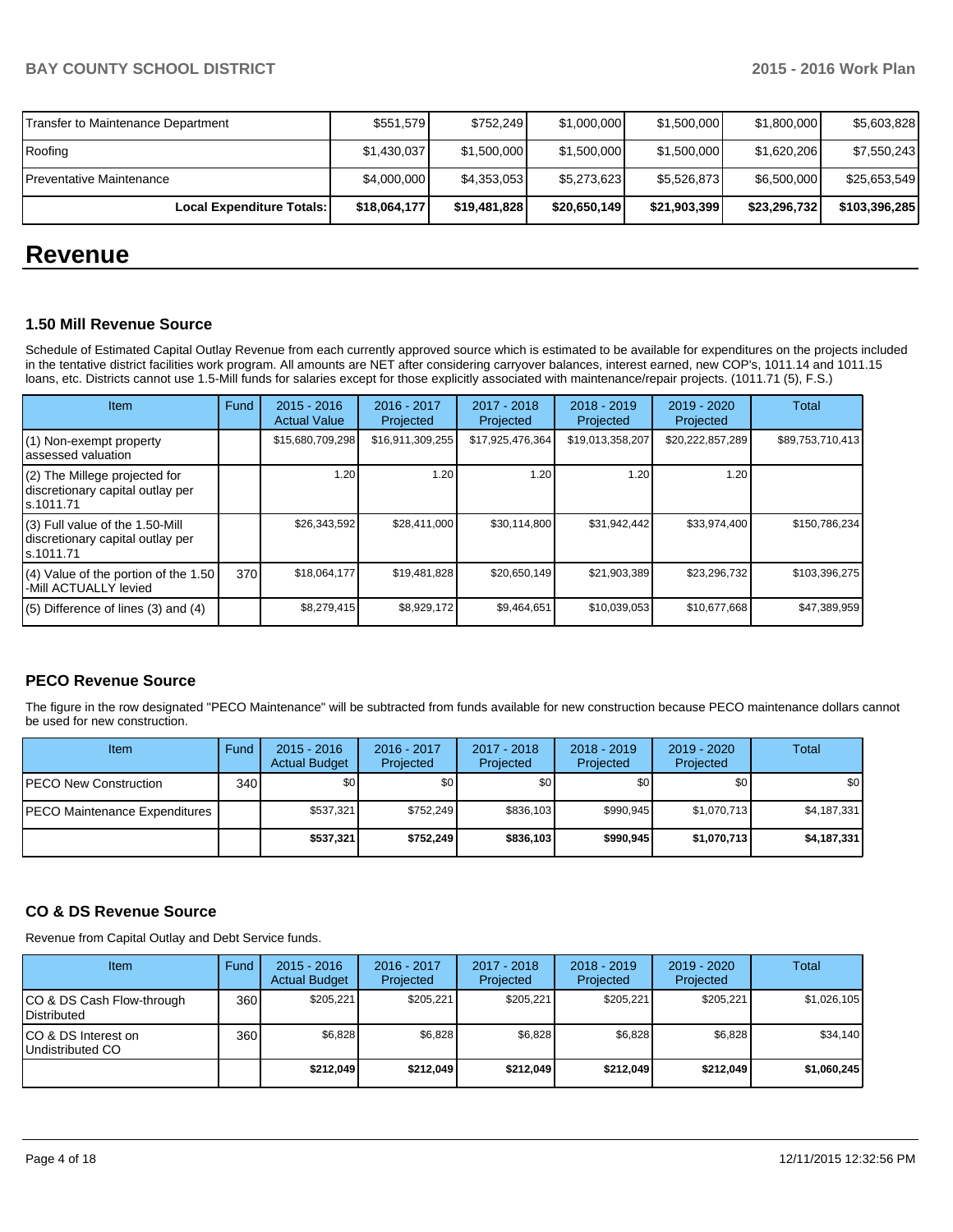## **Fair Share Revenue Source**

All legally binding commitments for proportionate fair-share mitigation for impacts on public school facilities must be included in the 5-year district work program.

Nothing reported for this section.

## **Sales Surtax Referendum**

Specific information about any referendum for a 1-cent or ½-cent surtax referendum during the previous year.

**Did the school district hold a surtax referendum during the past fiscal year 2014 - 2015?**

No

## **Additional Revenue Source**

Any additional revenue sources

| Item                                                                                                   | $2015 - 2016$<br><b>Actual Value</b> | $2016 - 2017$<br>Projected | 2017 - 2018<br>Projected | $2018 - 2019$<br>Projected | 2019 - 2020<br>Projected | <b>Total</b> |
|--------------------------------------------------------------------------------------------------------|--------------------------------------|----------------------------|--------------------------|----------------------------|--------------------------|--------------|
| Proceeds from a s.1011.14/15 F.S. Loans                                                                | \$0                                  | \$0                        | \$0                      | \$0                        | \$0                      | \$0          |
| District Bonds - Voted local bond<br>referendum proceeds per s.9, Art VII<br><b>State Constitution</b> | \$0                                  | \$0                        | \$0                      | \$0                        | \$0                      | \$0          |
| Proceeds from Special Act Bonds                                                                        | \$0                                  | \$0                        | \$0                      | \$0                        | \$0                      | \$0          |
| Estimated Revenue from CO & DS Bond<br>Sale                                                            | \$0                                  | \$0                        | \$0                      | \$0                        | \$0                      | \$0          |
| Proceeds from Voted Capital<br>Improvements millage                                                    | \$0                                  | \$0                        | \$0                      | \$0                        | \$0                      | \$0          |
| Other Revenue for Other Capital Projects                                                               | \$0                                  | \$0                        | \$0                      | \$0                        | \$0                      | \$0          |
| Proceeds from 1/2 cent sales surtax<br>authorized by school board                                      | \$18,000,000                         | \$18,000,000               | \$18,000,000             | \$18,000,000               | \$9,000,000              | \$81,000,000 |
| Proceeds from local governmental<br>infrastructure sales surtax                                        | \$0                                  | \$0                        | \$0                      | \$0                        | \$0                      | \$0          |
| Proceeds from Certificates of<br>Participation (COP's) Sale                                            | \$0                                  | \$0                        | \$0                      | \$0                        | \$0                      | \$0          |
| Classrooms First Bond proceeds amount<br>authorized in FY 1997-98                                      | \$0                                  | \$0                        | \$0                      | \$0                        | \$0                      | \$0          |
| <b>Classrooms for Kids</b>                                                                             | \$0                                  | \$0                        | \$0                      | \$0                        | \$0                      | \$0          |
| <b>District Equity Recognition</b>                                                                     | \$0                                  | \$0                        | \$0                      | \$0                        | \$0                      | \$0          |
| <b>Federal Grants</b>                                                                                  | \$0                                  | \$0                        | \$0                      | \$0                        | \$0                      | \$0          |
| Proportionate share mitigation (actual<br>cash revenue only, not in kind donations)                    | \$0                                  | \$0                        | \$0                      | \$0                        | \$0                      | \$0          |
| Impact fees received                                                                                   | \$0                                  | \$0                        | \$0                      | \$0                        | \$0                      | \$0          |
| Private donations                                                                                      | \$2,650,000                          | \$0                        | \$0                      | \$2,643,000                | \$0                      | \$5,293,000  |
| Grants from local governments or not-for-<br>profit organizations                                      | \$0                                  | \$0                        | \$0                      | \$0                        | \$0                      | \$0          |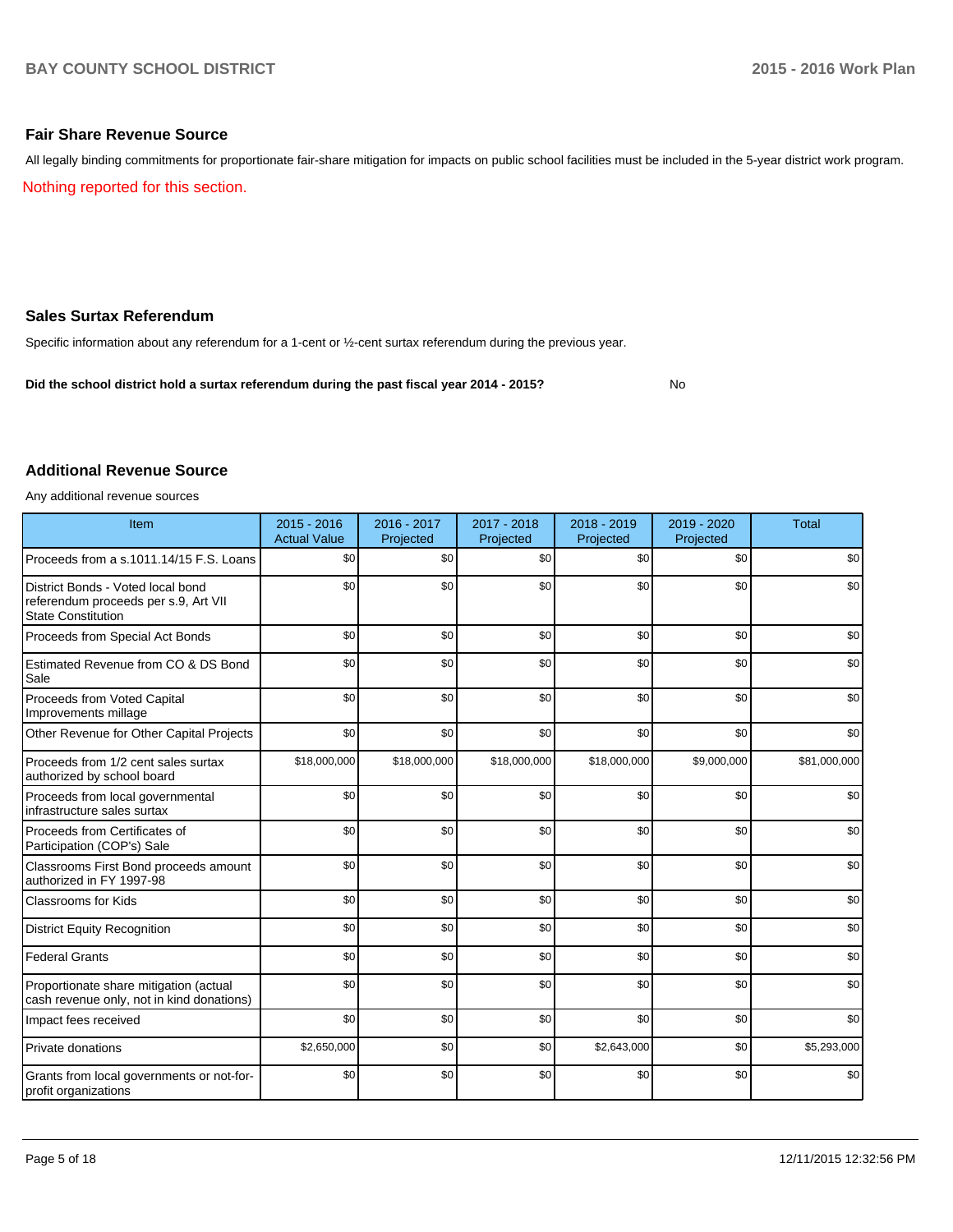| Interest, Including Profit On Investment                                                                      | \$0           | \$0           | \$0           | \$0           | \$0              | \$0            |
|---------------------------------------------------------------------------------------------------------------|---------------|---------------|---------------|---------------|------------------|----------------|
| Revenue from Bonds pledging proceeds<br>Ifrom 1 cent or 1/2 cent Sales Surtax                                 | \$0           | \$0           | \$0           | \$0           | \$0              | \$0            |
| l Total Fund Balance Carried Forward                                                                          | \$11,752,900  | \$0           | \$0           | \$0           | \$0              | \$11,752,900   |
| General Capital Outlay Obligated Fund<br>Balance Carried Forward From Total<br>l Fund Balance Carried Forward | (\$7,486,818) | \$0           | \$0           | \$0           | \$0 <sub>1</sub> | (\$7,486,818)  |
| Special Facilities Construction Account                                                                       | \$0           | \$0           | \$0           | \$0           | \$0              | \$0            |
| IOne Cent - 1/2 Cent Sales Surtax Debt<br>Service From Total Fund Balance Carried<br><b>IForward</b>          | (\$7,747,260) | (\$5,798,612) | (\$5,149,488) | (\$5,149,488) | \$0 <sub>1</sub> | (\$23,844,848) |
| Capital Outlay Projects Funds Balance<br>Carried Forward From Total Fund<br>Balance Carried Forward           | \$0           | \$0           | \$0           | \$0           | \$0              | \$0            |
| <b>Subtotal</b>                                                                                               | \$17,168,822  | \$12,201,388  | \$12,850,512  | \$15,493,512  | \$9,000,000      | \$66,714,234   |

## **Total Revenue Summary**

| <b>Item Name</b>                                            | $2015 - 2016$<br><b>Budget</b> | 2016 - 2017<br>Projected | 2017 - 2018<br>Projected | $2018 - 2019$<br>Projected | $2019 - 2020$<br>Projected | <b>Five Year Total</b> |
|-------------------------------------------------------------|--------------------------------|--------------------------|--------------------------|----------------------------|----------------------------|------------------------|
| Local 1.5 Mill Discretionary Capital Outlay<br>l Revenue    | \$18,064,177                   | \$19,481,828             | \$20,650,149             | \$21,903,389               | \$23,296,732               | \$103,396,275          |
| IPECO and 1.5 Mill Maint and Other 1.5<br>Mill Expenditures | (\$18,064,177)                 | (\$19,481,828)           | $(\$20,650,149)$         | (S21, 903, 399)            | (\$23,296,732)             | $(\$103,396,285)$      |
| IPECO Maintenance Revenue                                   | \$537.321                      | \$752.249                | \$836.103                | \$990.945                  | \$1.070.713                | \$4,187,331            |
| Available 1.50 Mill for New \,<br>l Construction            | \$0                            | \$0                      | \$0                      | ( \$10]                    | \$O I                      | (\$10)                 |

| <b>Item Name</b>                 | $2015 - 2016$<br><b>Budget</b> | 2016 - 2017<br>Projected | 2017 - 2018<br>Projected | $2018 - 2019$<br>Projected | $2019 - 2020$<br>Projected | <b>Five Year Total</b> |
|----------------------------------|--------------------------------|--------------------------|--------------------------|----------------------------|----------------------------|------------------------|
| ICO & DS Revenue                 | \$212,049                      | \$212,049                | \$212.049                | \$212,049                  | \$212,049                  | \$1,060,245            |
| IPECO New Construction Revenue   | \$0                            | \$0                      | \$0                      | \$0                        | \$0 <sub>1</sub>           | \$0                    |
| <b>Other/Additional Revenue</b>  | \$17,168,822                   | \$12,201,388             | \$12,850,512             | \$15,493,512               | \$9,000,000                | \$66,714,234           |
| <b>Total Additional Revenuel</b> | \$17,380,871                   | \$12,413,437             | \$13,062,561             | \$15,705,561               | \$9,212,049                | \$67,774,479           |
| Total Available Revenue          | \$17,380,871                   | \$12,413,437             | \$13,062,561             | \$15,705,551               | \$9.212.049                | \$67,774,469           |

# **Project Schedules**

## **Capacity Project Schedules**

A schedule of capital outlay projects necessary to ensure the availability of satisfactory classrooms for the projected student enrollment in K-12 programs.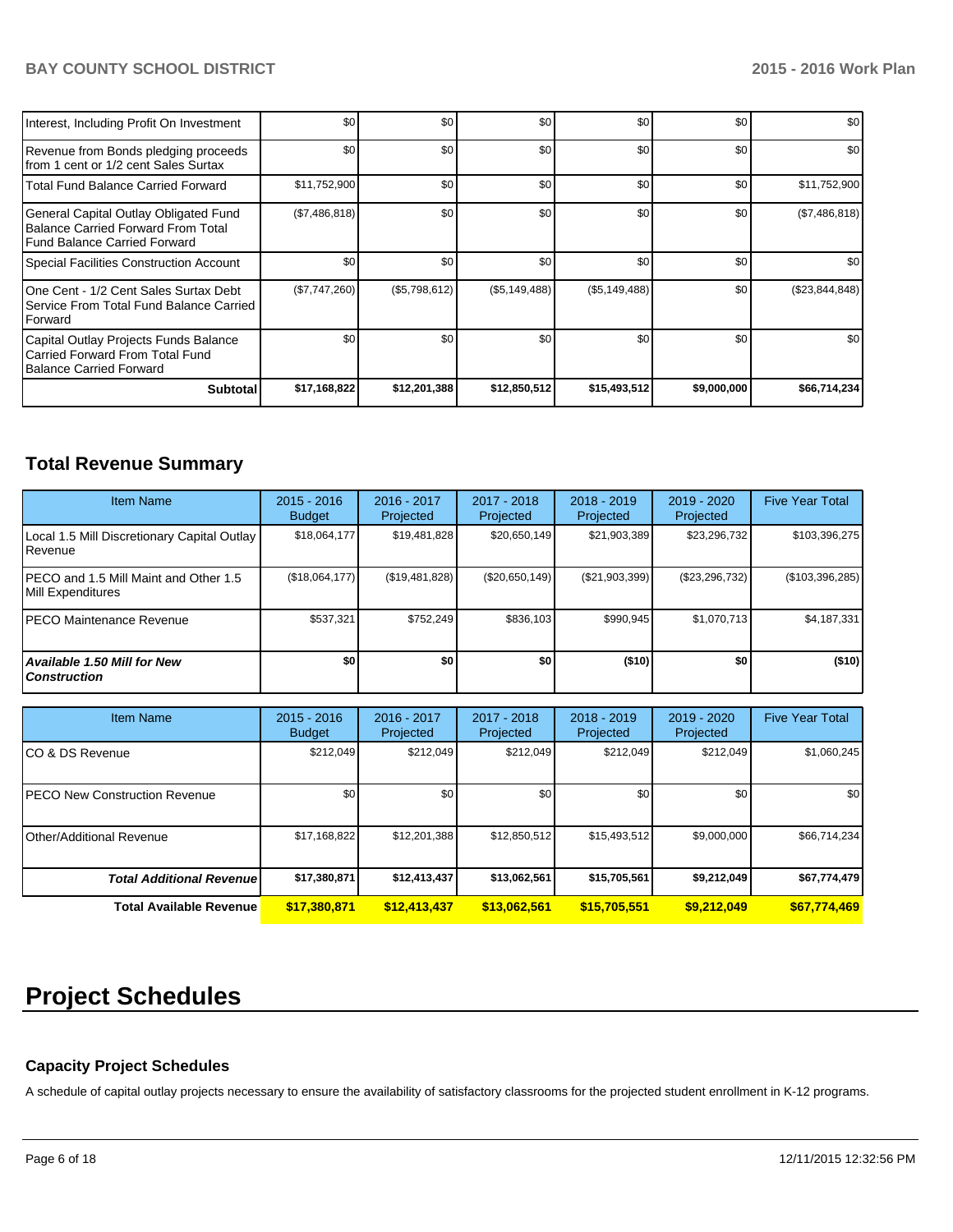Nothing reported for this section.

| <b>Planned Cost:</b>     |  |  |  |
|--------------------------|--|--|--|
| <b>Student Stations:</b> |  |  |  |
| <b>Total Classrooms:</b> |  |  |  |
| Gross Sq Ft:             |  |  |  |

## **Other Project Schedules**

Major renovations, remodeling, and additions of capital outlay projects that do not add capacity to schools.

| <b>Project Description</b>                                                                                                                 | Location                                          | $2015 - 2016$<br><b>Actual Budget</b> | 2016 - 2017<br>Projected | $2017 - 2018$<br>Projected | $2018 - 2019$<br>Projected | $2019 - 2020$<br>Projected | <b>Total</b>    | Funded |
|--------------------------------------------------------------------------------------------------------------------------------------------|---------------------------------------------------|---------------------------------------|--------------------------|----------------------------|----------------------------|----------------------------|-----------------|--------|
| Small Maintenance Projects                                                                                                                 | Location not specified                            | \$923,937                             | \$0                      | \$0                        | \$0                        | \$0                        | \$923,937 Yes   |        |
| Transfer to Maintenance Dept.                                                                                                              | Location not specified                            | \$326,728                             | \$0                      | \$0                        | \$0                        | \$0                        | \$326,728 Yes   |        |
| l Cedar Grove-Renovate<br>Buildings 7 & 8; addition to<br>Imedia Center                                                                    | <b>CEDAR GROVE</b><br><b>ELEMENTARY</b>           | \$2,560,709                           | \$0                      | \$0                        | \$0                        | \$0                        | \$2,560,709 Yes |        |
| Lynn Haven-Renovate rooms<br>51-502A in Building 5; correct<br>drainage; upgrade<br>paving/parking                                         | <b>LYNN HAVEN</b><br><b>ELEMENTARY</b>            | \$0                                   | \$0                      | \$635,512                  | \$1,445,378                | \$0                        | \$2,080,890 Yes |        |
| <b>Arnold HVAC</b>                                                                                                                         | <b>ARNOLD SENIOR HIGH</b>                         | \$473,155                             | \$0                      | \$0                        | \$0                        | \$0                        | \$473,155 Yes   |        |
| M. Cherry St.-Renovate<br>Buildings 2,4,5; replace<br>concrete sidewalk that<br>connects these buildings to the<br>administration building | <b>MERRIAM CHERRY</b><br><b>STREET ELEMENTARY</b> | \$0                                   | \$0                      | \$0                        | \$0                        | \$845,550                  | \$845,550 Yes   |        |
| Oakland Terrace-Renovate<br>Building 1; replace wall hung<br><b>HVAC</b> units                                                             | <b>OAKLAND TERRACE</b><br><b>ELEMENTARY</b>       | \$0                                   | \$0                      | \$0                        | \$194,760                  | \$0                        | \$194,760 Yes   |        |
| Patterson-Renovate Buildings<br>1,3,5-9, 15; add 2000 sq. ft. to<br>Iadministration area                                                   | <b>PATTERSON</b><br><b>ELEMENTARY</b>             | \$0                                   | \$0                      | \$0                        | \$1,395,364                | \$675,266                  | \$2,070,630 Yes |        |
| Technology Maintenance-<br>Management Information<br>Services                                                                              | Location not specified                            | \$1,671,490                           | \$1,500,000              | \$1,500,000                | \$1,500,000                | \$1,500,000                | \$7,671,490 Yes |        |
| Bay High - Construction New<br>Science Building                                                                                            | <b>BAY SENIOR HIGH</b>                            | \$0                                   | \$673,388                | \$7,310,000                | \$0                        | \$0                        | \$7,983,388 Yes |        |
| Hiland Park - New Cafeteria.<br><b>Classroom Renovations and</b><br>Administration Remodeling                                              | <b>HILAND PARK</b><br><b>ELEMENTARY</b>           | \$626,000                             | \$0                      | \$0                        | \$0                        | \$0                        | \$626,000 Yes   |        |
| Modular Upgrades                                                                                                                           | Location not specified                            | \$301,703                             | \$0                      | \$0                        | \$0                        | \$0                        | \$301,703 Yes   |        |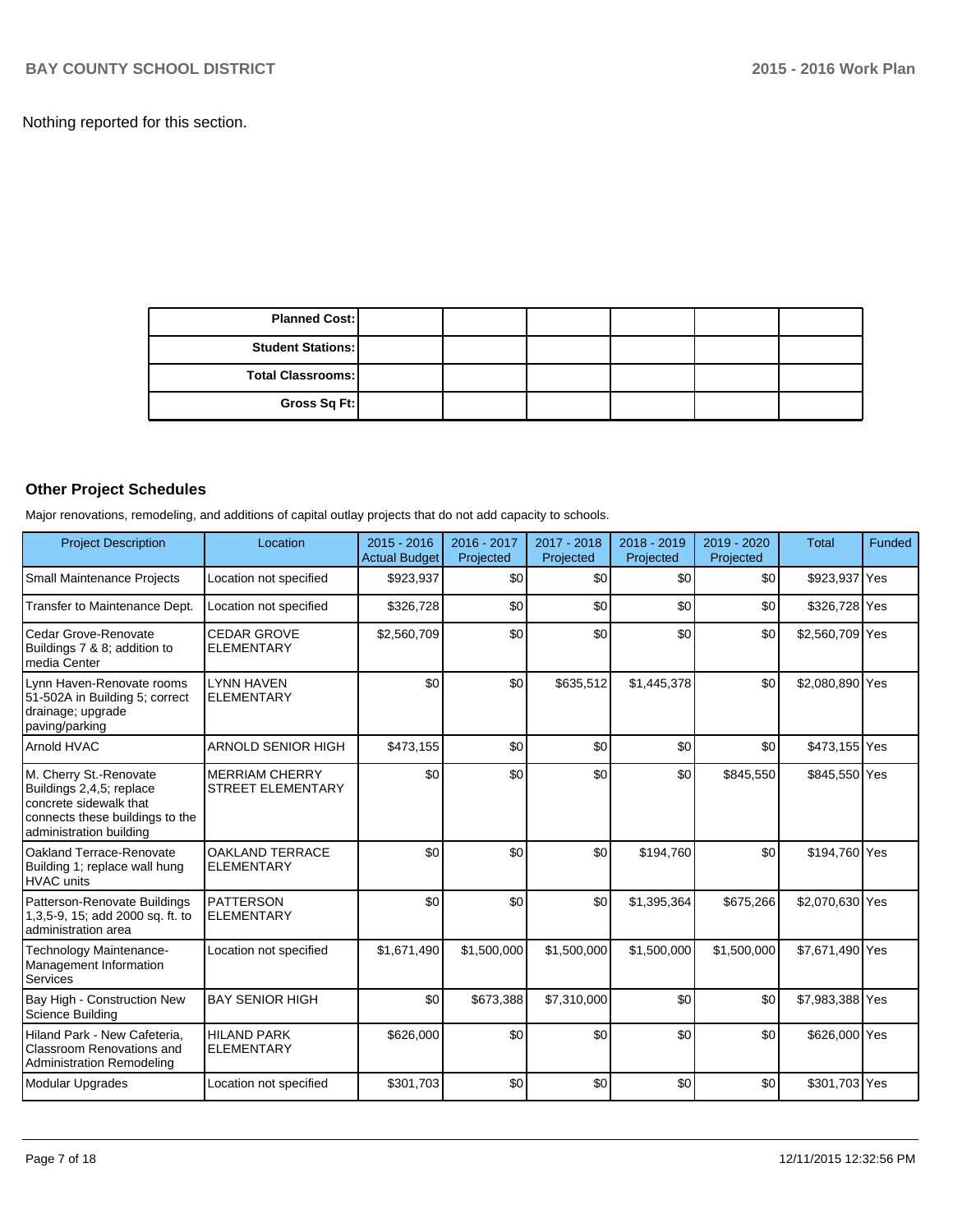| <b>Technology Support</b>                                       | Location not specified                                       | \$2,610,838  | \$2,500,000  | \$2,500,000  | \$2,500,000  | \$2,500,000 | \$12,610,838 Yes |  |
|-----------------------------------------------------------------|--------------------------------------------------------------|--------------|--------------|--------------|--------------|-------------|------------------|--|
| Rosenwald - Replace HVAC<br>System in Building 12               | ROSENWALD HIGH                                               | \$0          | \$0          | \$0          | \$0          | \$801,000   | \$801,000 Yes    |  |
| Renovate Buildings 1-13; new<br><b>HVAC Central Plant</b>       | <b>TYNDALL ELEMENTARY</b>                                    | \$0          | \$0          | \$0          | \$0          | \$2,678,184 | \$2,678,184 Yes  |  |
| Install New Food Service Lines                                  | <b>JINKS MIDDLE</b>                                          | \$165,000    | \$0          | \$0          | \$0          | \$0         | \$165,000 Yes    |  |
| AC Mosley - Construction of<br>new Fine Arts Center             | A CRAWFORD MOSLEY<br><b>SENIOR HIGH</b>                      | \$5,440,000  | \$0          | \$0          | \$0          | \$0         | \$5,440,000 Yes  |  |
| New Playground Equipment                                        | <b>MARGARET K. LEWIS</b><br>SCHOOL IN MILLVILLE              | \$250,000    | \$0          | \$0          | \$0          | \$0         | \$250,000 Yes    |  |
| Haney - Roofing Project                                         | TOM P HANEY<br><b>VOCATIONAL-</b><br><b>TECHNICAL CENTER</b> | \$369,963    | \$0          | \$0          | \$0          | \$0         | \$369,963 Yes    |  |
| Complete New Cafeteria &<br><b>Classroom Renovation Project</b> | <b>SPRINGFIELD</b><br><b>ELEMENTARY</b>                      | \$281,446    | \$0          | \$0          | \$0          | \$0         | \$281,446 Yes    |  |
| TOMMY OLIVER STADIUM -<br><b>Reconstruction Project</b>         | <b>BAY SENIOR HIGH</b>                                       | \$1,302,182  | \$7,528,000  | \$0          | \$0          | \$0         | \$8,830,182 Yes  |  |
| Safety & Security Projects                                      | Location not specified                                       | \$77,720     | \$0          | \$0          | \$0          | \$0         | \$77,720 Yes     |  |
| Bay High - Renovation of<br>Buildings 1, 10 & 13                | <b>BAY SENIOR HIGH</b>                                       | \$0          | \$0          | \$385,000    | \$3,835,000  | \$0         | \$4,220,000 Yes  |  |
| Unappropriated CO & DS<br>Funds                                 | Location not specified                                       | \$0          | \$212,049    | \$212,049    | \$212,049    | \$212,049   | \$848,196 Yes    |  |
| Bay High Fine Arts Center                                       | <b>BAY SENIOR HIGH</b>                                       | \$0          | \$0          | \$520,000    | \$4,623,000  | \$0         | \$5,143,000 Yes  |  |
|                                                                 |                                                              | \$17,380,871 | \$12,413,437 | \$13,062,561 | \$15,705,551 | \$9,212,049 | \$67,774,469     |  |

## **Additional Project Schedules**

Any projects that are not identified in the last approved educational plant survey.

| <b>Project Description</b>           | Location                  | <b>Num</b> | 2015 - 2016<br>Classroom   Actual Budget | 2016 - 2017<br>Projected | 2017 - 2018<br>Projected | 2018 - 2019<br>Projected | 2019 - 2020<br>Projected | Total | Funded |
|--------------------------------------|---------------------------|------------|------------------------------------------|--------------------------|--------------------------|--------------------------|--------------------------|-------|--------|
| Project description not<br>specified | Location not<br>specified |            | \$0                                      | \$٥Ι                     | \$0                      | ا 30                     | \$0                      |       | \$0 No |
|                                      |                           |            | \$0                                      | \$0                      | \$0                      | \$0 I                    | \$0                      | \$O   |        |

## **Non Funded Growth Management Project Schedules**

Schedule indicating which projects, due to planned development, that CANNOT be funded from current revenues projected over the next five years.

Nothing reported for this section.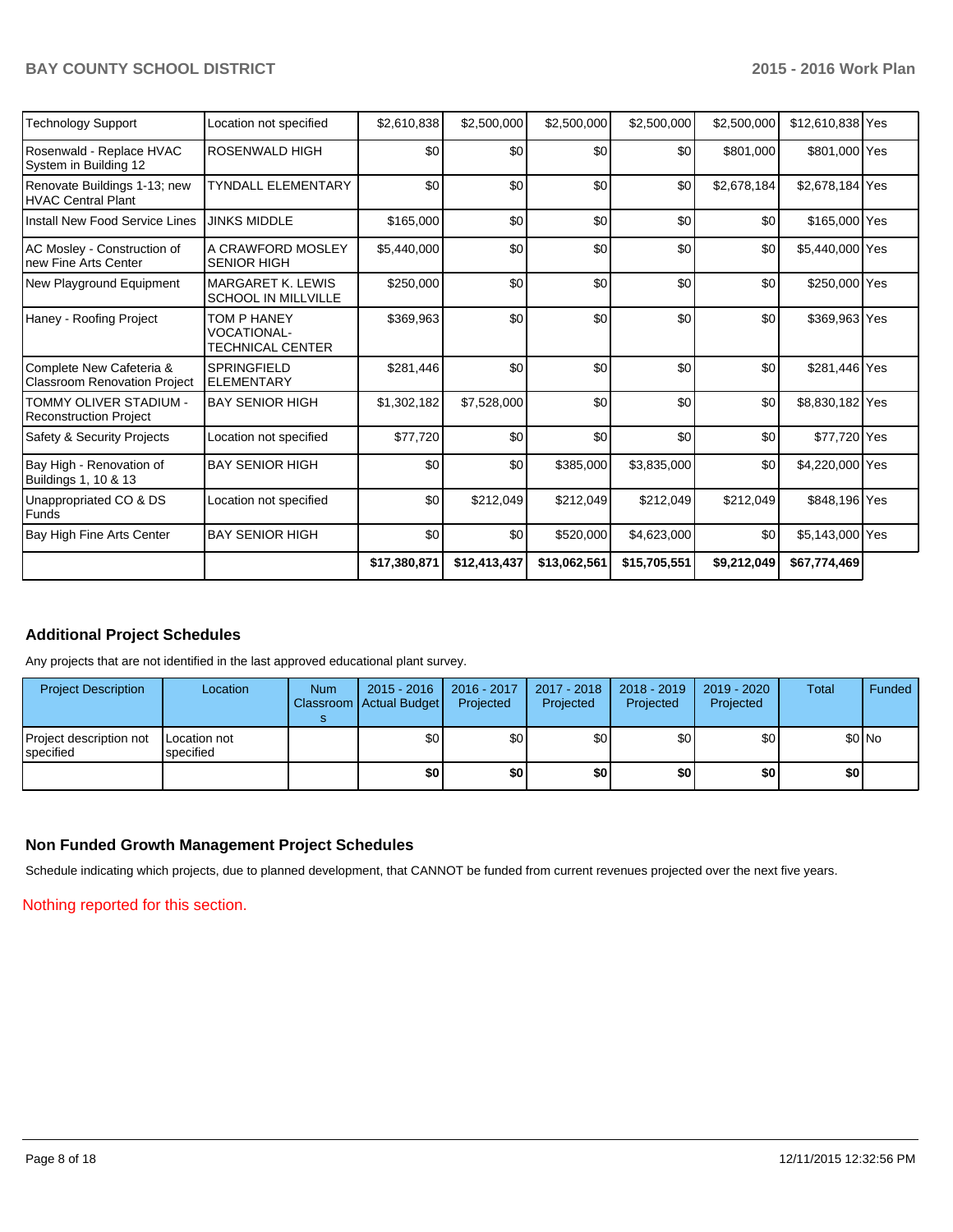# **Tracking**

## **Capacity Tracking**

| Location                                               | $2015 -$<br>2016 Satis.<br>Stu. Sta. | Actual<br>$2015 -$<br><b>2016 FISH</b><br>Capacity | Actual<br>$2014 -$<br>2015<br><b>COFTE</b> | # Class<br><b>Rooms</b> | Actual<br>Average<br>$2015 -$<br>2016 Class<br><b>Size</b> | Actual<br>$2015 -$<br>2016<br><b>Utilization</b> | <b>New</b><br>Stu.<br>Capacity | <b>New</b><br>Rooms to<br>be<br>Added/Re<br>moved | Projected<br>$2019 -$<br>2020<br><b>COFTE</b> | Projected<br>$2019 -$<br>2020<br><b>Utilization</b> | Projected<br>$2019 -$<br>2020 Class<br><b>Size</b> |
|--------------------------------------------------------|--------------------------------------|----------------------------------------------------|--------------------------------------------|-------------------------|------------------------------------------------------------|--------------------------------------------------|--------------------------------|---------------------------------------------------|-----------------------------------------------|-----------------------------------------------------|----------------------------------------------------|
| <b>BAY SENIOR HIGH</b>                                 | 1,647                                | 1,564                                              | 1,329                                      | 67                      | 20                                                         | 85.00 %                                          | $\mathbf 0$                    | $\mathbf 0$                                       | 1,317                                         | 84.00%                                              | 20                                                 |
| <b>MERRITT BROWN</b><br><b>MIDDLE</b>                  | 1,050                                | 945                                                | 723                                        | 47                      | 15                                                         | 77.00 %                                          | $\overline{0}$                 | $\Omega$                                          | 785                                           | 83.00 %                                             | 17                                                 |
| <b>HUTCHISON BEACH</b><br><b>ELEMENTARY</b>            | 770                                  | 770                                                | 722                                        | 41                      | 18                                                         | 94.00 %                                          | 0                              | $\mathbf 0$                                       | 607                                           | 79.00 %                                             | 15                                                 |
| <b>CEDAR GROVE</b><br><b>ELEMENTARY</b>                | 700                                  | 700                                                | 460                                        | 38                      | 12                                                         | 66.00 %                                          | 0                              | $\mathbf 0$                                       | 487                                           | 70.00%                                              | 13                                                 |
| <b>CALLAWAY</b><br><b>ELEMENTARY</b>                   | 766                                  | 766                                                | 479                                        | 41                      | 12                                                         | 63.00 %                                          | $\overline{0}$                 | $\mathbf 0$                                       | 567                                           | 74.00%                                              | 14                                                 |
| <b>MERRIAM CHERRY</b><br><b>STREET ELEMENTARY</b>      | 543                                  | 543                                                | 390                                        | 29                      | 13                                                         | 72.00 %                                          | $\Omega$                       | $\Omega$                                          | 423                                           | 78.00 %                                             | 15                                                 |
| <b>LUCILLE MOORE</b><br><b>ELEMENTARY</b>              | 752                                  | 752                                                | 518                                        | 42                      | 12                                                         | 69.00 %                                          | $\mathbf 0$                    | $\Omega$                                          | 553                                           | 74.00%                                              | 13                                                 |
| <b>EVERITT MIDDLE</b>                                  | 1,250                                | 1,125                                              | 597                                        | 53                      | 11                                                         | 53.00 %                                          | $\Omega$                       | $\Omega$                                          | 682                                           | 61.00%                                              | 13                                                 |
| <b>HILAND PARK</b><br><b>ELEMENTARY</b>                | 829                                  | 829                                                | 785                                        | 45                      | 17                                                         | 95.00 %                                          | $\Omega$                       | $\Omega$                                          | 828                                           | 100.00%                                             | 18                                                 |
| <b>JINKS MIDDLE</b>                                    | 1,091                                | 981                                                | 560                                        | 47                      | 12                                                         | 57.00 %                                          | $\overline{0}$                 | $\mathbf 0$                                       | 652                                           | 66.00 %                                             | 14                                                 |
| <b>LYNN HAVEN</b><br><b>ELEMENTARY</b>                 | 871                                  | 871                                                | 720                                        | 45                      | 16                                                         | 83.00 %                                          | $\overline{0}$                 | $\Omega$                                          | 789                                           | 91.00%                                              | 18                                                 |
| <b>MARGARET K. LEWIS</b><br><b>SCHOOL IN MILLVILLE</b> | 255                                  | 255                                                | 131                                        | 25                      | 5 <sup>1</sup>                                             | 52.00 %                                          | $\Omega$                       | $\Omega$                                          | 107                                           | 42.00%                                              | $\overline{\mathbf{4}}$                            |
| <b>OAKLAND TERRACE</b><br><b>ELEMENTARY</b>            | 390                                  | 390                                                | 349                                        | 21                      | 17                                                         | 90.00 %                                          | 0                              | $\Omega$                                          | 372                                           | 95.00 %                                             | 18                                                 |
| <b>SURFSIDE MIDDLE</b>                                 | 1,143                                | 1,028                                              | 739                                        | 50                      | 15                                                         | 72.00 %                                          | $\Omega$                       | $\Omega$                                          | 805                                           | 78.00 %                                             | 16                                                 |
| PARKER ELEMENTARY                                      | 794                                  | 794                                                | 592                                        | 41                      | 14                                                         | 75.00 %                                          | $\Omega$                       | $\Omega$                                          | 617                                           | 78.00 %                                             | 15                                                 |
| <b>SOUTHPORT</b><br><b>ELEMENTARY</b>                  | 558                                  | 558                                                | 370                                        | 29                      | 13                                                         | 66.00 %                                          | 0                              | $\Omega$                                          | 449                                           | 80.00%                                              | 15                                                 |
| <b>SPRINGFIELD</b><br><b>ELEMENTARY</b>                | 699                                  | 699                                                | 456                                        | 37                      | 12                                                         | 65.00 %                                          | $\overline{0}$                 | $\mathbf 0$                                       | 557                                           | 80.00%                                              | 15                                                 |
| <b>SAINT ANDREW</b><br><b>SCHOOL</b>                   | 200                                  | 200                                                | 130                                        | 20                      | $\overline{7}$                                             | 65.00 %                                          | $\Omega$                       | $\Omega$                                          | 122                                           | 61.00%                                              | 6                                                  |
| <b>WALLER ELEMENTARY</b>                               | 605                                  | 605                                                | 447                                        | 32                      | 14                                                         | 74.00 %                                          | 0                              | $\Omega$                                          | 477                                           | 79.00 %                                             | 15                                                 |
| <b>WEST BAY</b><br><b>ELEMENTARY</b>                   | 358                                  | 0                                                  | 0                                          | 19                      | $\overline{0}$                                             | 0.00%                                            | 0                              | $\Omega$                                          | 376                                           | 0.00%                                               | 20                                                 |
| A D HARRIS SENIOR<br><b>HIGH</b>                       | 435                                  | $\mathbf 0$                                        | $\Omega$                                   | 18                      | $\overline{0}$                                             | 0.00%                                            | $\overline{0}$                 | $\Omega$                                          | $\mathbf 0$                                   | 0.00%                                               | 0                                                  |
| <b>MARGARET K LEWIS</b><br><b>SCHOOL</b>               | 163                                  | $\mathbf 0$                                        | $\overline{0}$                             | 17                      | $\overline{0}$                                             | 0.00%                                            | $\overline{0}$                 | 0                                                 | $\overline{0}$                                | 0.00%                                               | $\mathbf 0$                                        |
| <b>PATTERSON</b><br><b>ELEMENTARY</b>                  | 576                                  | 576                                                | 369                                        | $30$                    | 12                                                         | 64.00 %                                          | $\overline{0}$                 | 0                                                 | 382                                           | 66.00 %                                             | 13                                                 |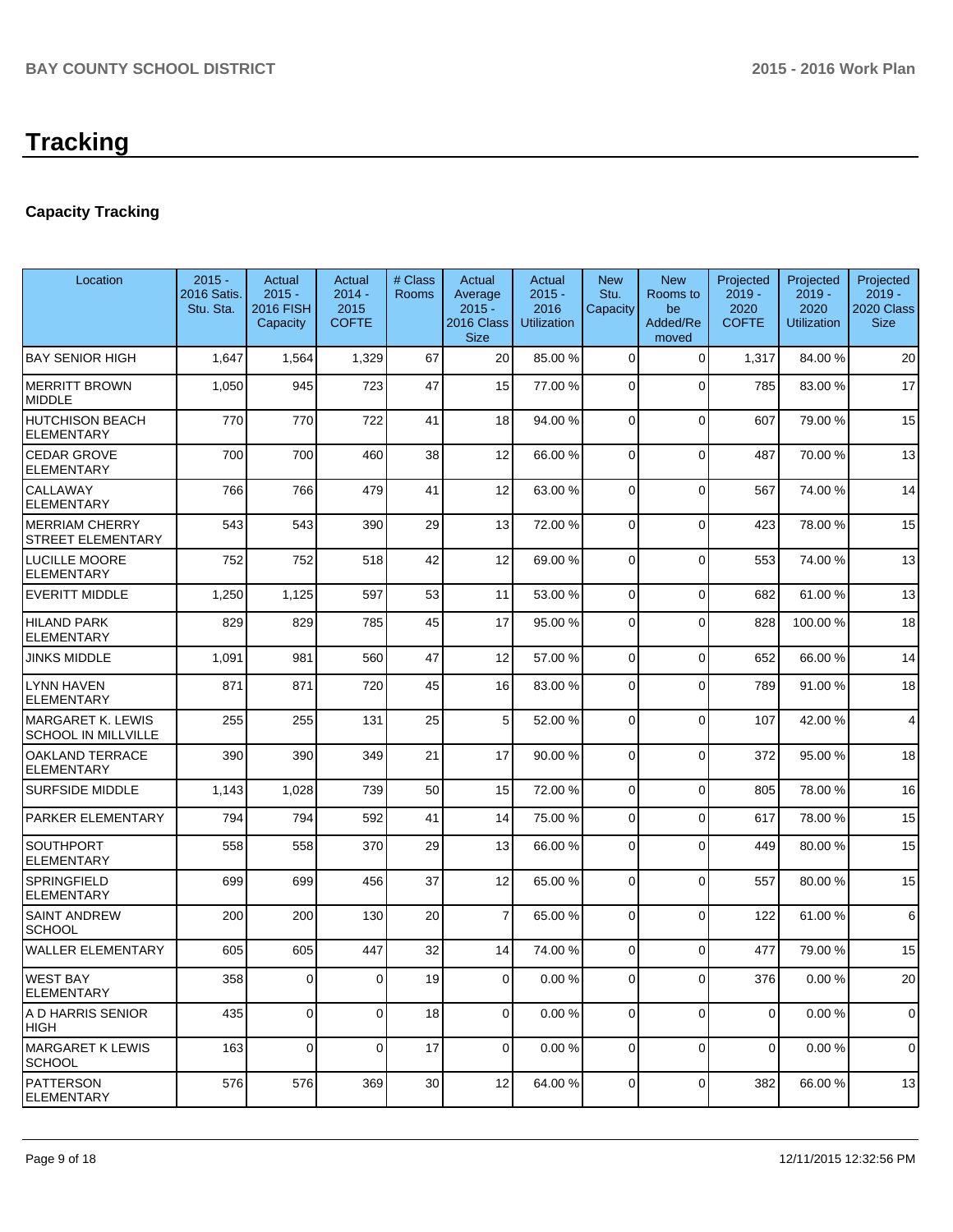| <b>ROSENWALD HIGH</b>                                               | 686      | 548            | 239      | 29             | 8               | 44.00 % | $\Omega$ | $\Omega$    | 307         | 56.00 % | 11          |
|---------------------------------------------------------------------|----------|----------------|----------|----------------|-----------------|---------|----------|-------------|-------------|---------|-------------|
| <b>MOWAT MIDDLE</b>                                                 | 1,253    | 1,127          | 1,005    | 54             | 19              | 89.00 % | $\Omega$ | $\Omega$    | 1,014       | 90.00 % | 19          |
| <b>RUTHERFORD SENIOR</b><br><b>HIGH</b>                             | 2,056    | 1,953          | 1,145    | 82             | 14              | 59.00 % | $\Omega$ | $\Omega$    | 1,074       | 55.00 % | 13          |
| <b>NORTHSIDE</b><br><b>ELEMENTARY</b>                               | 793      | 793            | 653      | 42             | 16              | 82.00 % | $\Omega$ | $\Omega$    | 710         | 90.00%  | 17          |
| <b>TOM P HANEY</b><br><b>VOCATIONAL-</b><br><b>TECHNICAL CENTER</b> | 709      | 850            | 19       | 40             | $\Omega$        | 2.00%   | $\Omega$ | $\Omega$    | $\Omega$    | 0.00%   | $\Omega$    |
| A CRAWFORD MOSLEY<br><b>SENIOR HIGH</b>                             | 2,056    | 1,953          | 1,650    | 84             | 20              | 84.00 % | $\Omega$ | $\Omega$    | 1.769       | 91.00%  | 21          |
| <b>TYNDALL ELEMENTARY</b>                                           | 968      | 968            | 754      | 52             | 14              | 78.00 % | $\Omega$ | $\Omega$    | 808         | 83.00 % | 16          |
| SMITH ELEMENTARY                                                    | 808      | 808            | 663      | 43             | 15              | 82.00 % | $\Omega$ | $\Omega$    | 744         | 92.00%  | 17          |
| <b>LEASED</b>                                                       | $\Omega$ | $\overline{0}$ | $\Omega$ | $\overline{0}$ | $\mathbf 0$     | 0.00%   | 0        | $\mathbf 0$ | $\mathbf 0$ | 0.00%   | $\mathbf 0$ |
| <b>PATRONIS</b><br><b>ELEMENTARY</b>                                | 839      | 839            | 849      | 45             | 19              | 101.00% | $\Omega$ | $\Omega$    | 881         | 105.00% | 20          |
| <b>ARNOLD SENIOR HIGH</b>                                           | 1,928    | 1,831          | 1,458    | 80             | 18              | 80.00 % | $\Omega$ | $\Omega$    | 1,812       | 99.00 % | 23          |
| <b>BOZEMAN LEARNING</b><br><b>CENTER</b>                            | 1,663    | 1,496          | 1,104    | 72             | 15              | 74.00 % | $\Omega$ | $\Omega$    | 1,241       | 83.00 % | 17          |
| <b>NEW HORIZONS</b><br>CENTER (OLD)                                 | $\Omega$ | $\overline{0}$ | $\Omega$ | $\Omega$       | $\Omega$        | 0.00%   | $\Omega$ | $\Omega$    | $\Omega$    | 0.00%   | $\Omega$    |
| <b>EMERALD BAY</b><br><b>ACADEMY</b>                                | 61       | $\overline{0}$ | $\Omega$ | 3              | $\Omega$        | 0.00%   | $\Omega$ | $\Omega$    | $\Omega$    | 0.00%   | $\Omega$    |
| New Horizons Learning<br>Center (New)                               | 180      | 180            | 108      | 20             | 5               | 60.00 % | $\Omega$ | $\Omega$    | 107         | 59.00 % | 5           |
| <b>BREAKFAST POINT</b><br><b>SCHOOL</b>                             | 1,797    | 1,617          | 1,442    | 84             | 17              | 89.00 % | 0        | $\Omega$    | 1,230       | 76.00 % | 15          |
| <b>DEER POINT</b><br><b>ELEMENTARY SCHOOL</b>                       | 867      | 867            | 666      | 47             | 14              | 77.00 % | 0        | $\Omega$    | 784         | 90.00%  | 17          |
| C C WASHINGTON<br><b>ACADEMY</b>                                    | 260      | 234            | 115      | 11             | 10 <sup>1</sup> | 49.00 % | $\Omega$ | $\Omega$    | 122         | 52.00 % | 11          |
|                                                                     | 33,369   | 31,015         | 22,734   | 1,622          | 14              | 73.30 % | $\bf{0}$ | $\bf{0}$    | 24,557      | 79.18%  | 15          |

The COFTE Projected Total (24,557) for 2019 - 2020 must match the Official Forecasted COFTE Total (24,557 ) for 2019 - 2020 before this section can be completed. In the event that the COFTE Projected Total does not match the Official forecasted COFTE, then the Balanced Projected COFTE Table should be used to balance COFTE.

| Projected COFTE for 2019 - 2020 |        |    |
|---------------------------------|--------|----|
| Elementary (PK-3)               | 8,380  |    |
| Middle (4-8)                    | 9,819  | EI |
| High (9-12)                     | 6,358  | M  |
|                                 | 24,557 | Hi |

| <b>Grade Level Type</b> | <b>Balanced Projected</b><br>COFTE for 2019 - 2020 |
|-------------------------|----------------------------------------------------|
| Elementary (PK-3)       |                                                    |
| Middle (4-8)            |                                                    |
| High (9-12)             |                                                    |
|                         | 24,55                                              |

## **Relocatable Replacement**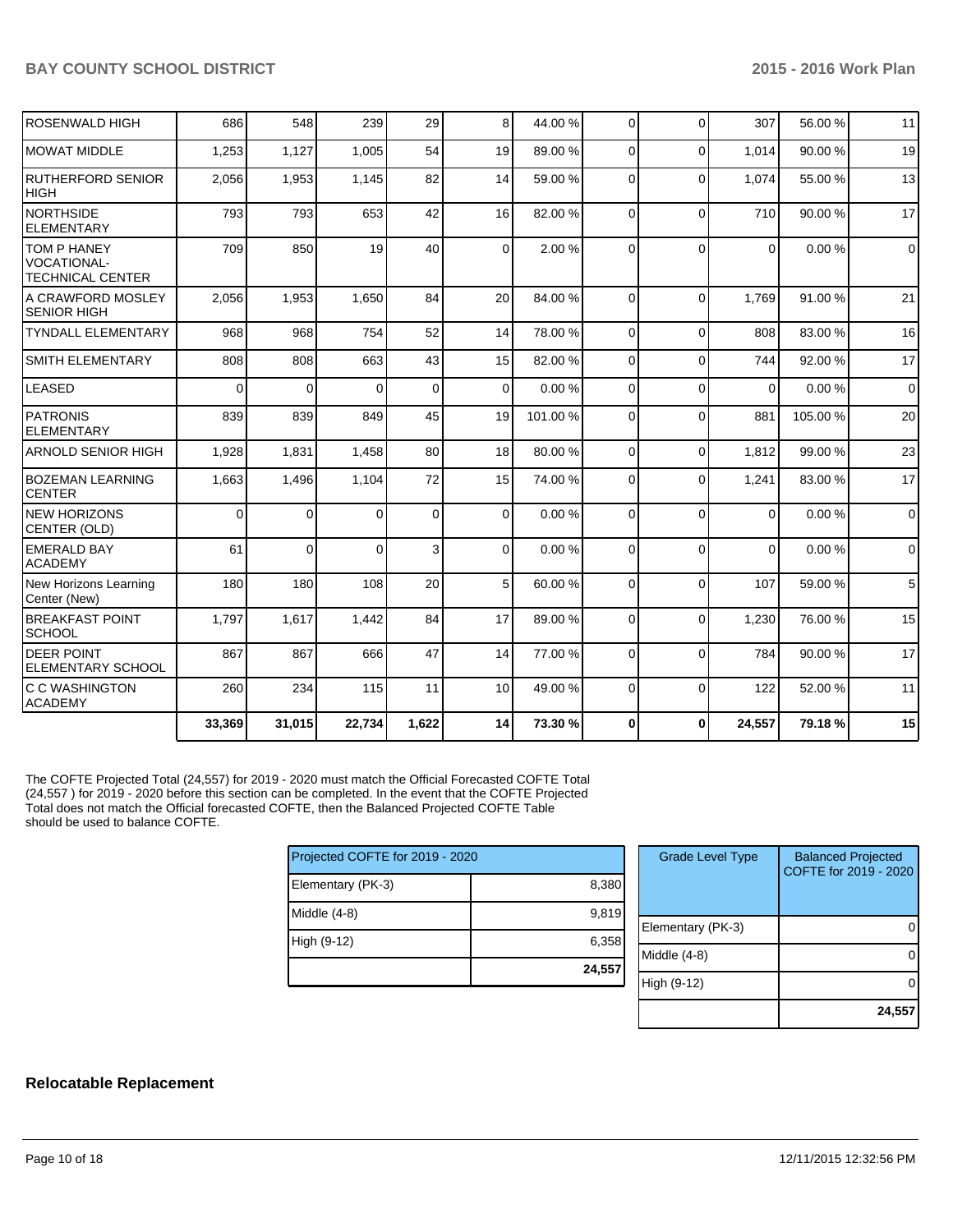Number of relocatable classrooms clearly identified and scheduled for replacement in the school board adopted financially feasible 5-year district work program.

| Location                          | $2015 - 2016$ | 2016 - 2017 | 2017 - 2018 | $2018 - 2019$ | $2019 - 2020$ | Year 5 Total |
|-----------------------------------|---------------|-------------|-------------|---------------|---------------|--------------|
| Total Relocatable Replacements: I | 0             |             |             |               |               | 0            |

#### **Charter Schools Tracking**

Information regarding the use of charter schools.

| Location-Type                                             | # Relocatable<br>units or<br>permanent<br>classrooms | Owner             | Year Started or<br><b>Scheduled</b> | <b>Student</b><br><b>Stations</b> | <b>Students</b><br>Enrolled | Years in<br>Contract | <b>Total Charter</b><br><b>Students</b><br>projected for<br>2019 - 2020 |
|-----------------------------------------------------------|------------------------------------------------------|-------------------|-------------------------------------|-----------------------------------|-----------------------------|----------------------|-------------------------------------------------------------------------|
| Panama City - Bay Haven<br>Charter Academy, K-8           |                                                      | 62 PRIVATE        | 2001                                | 1,207                             | 1,207                       | 15                   | 1,207                                                                   |
| Panama City - Post-secondary,<br>Chautauqua Learn & Serve |                                                      | 3 PRIVATE         | 2005                                | 100                               | 43                          | 15                   | 49                                                                      |
| Panama City - Palm Bay Prep<br>Academy                    |                                                      | 14 PRIVATE        | 2008                                | 323                               | 289                         | 3                    | 500                                                                     |
| Panama City - K-12 North Bay<br>Haven                     |                                                      | 94 PRIVATE        | 2010                                | 1,903                             | 1,898                       | 15                   | 1,903                                                                   |
| University Academy                                        |                                                      | 25 PRIVATE        | 2012                                | 366                               | 366                         | 5                    | 550                                                                     |
| Panama City - Rising Leaders<br>Academy                   |                                                      | 11 <b>PRIVATE</b> | 2012                                | 123                               | 123                         | 5                    | 180                                                                     |
| Central High School                                       |                                                      | 5 <b>PRIVATE</b>  | 2015                                | 40                                | 40                          | 5                    | 350                                                                     |
|                                                           | 214                                                  |                   |                                     | 4,062                             | 3,966                       |                      | 4,739                                                                   |

## **Special Purpose Classrooms Tracking**

The number of classrooms that will be used for certain special purposes in the current year, by facility and type of classroom, that the district will, 1), not use for educational purposes, and 2), the co-teaching classrooms that are not open plan classrooms and will be used for educational purposes.

| School                                 | <b>School Type</b> | # of Elementary<br>K-3 Classrooms | # of Middle 4-8<br><b>Classrooms</b> | # of High $9-12$<br><b>Classrooms</b> | # of $ESE$<br>Classrooms | # of Combo<br><b>Classrooms</b> | Total<br><b>Classrooms</b> |
|----------------------------------------|--------------------|-----------------------------------|--------------------------------------|---------------------------------------|--------------------------|---------------------------------|----------------------------|
| <b>Total Educational Classrooms: I</b> |                    |                                   |                                      |                                       |                          |                                 | 01                         |
|                                        |                    |                                   |                                      |                                       |                          |                                 |                            |
| School                                 | <b>School Type</b> | # of Elementary<br>K-3 Classrooms | # of Middle 4-8<br><b>Classrooms</b> | # of High $9-12$<br><b>Classrooms</b> | # of $ESE$<br>Classrooms | # of Combo<br><b>Classrooms</b> | Total<br><b>Classrooms</b> |
| <b>Total Co-Teaching Classrooms:</b>   |                    |                                   |                                      |                                       |                          |                                 | 01                         |

## **Infrastructure Tracking**

**Necessary offsite infrastructure requirements resulting from expansions or new schools. This section should include infrastructure information related to capacity project schedules and other project schedules (Section 4).**

Not Specified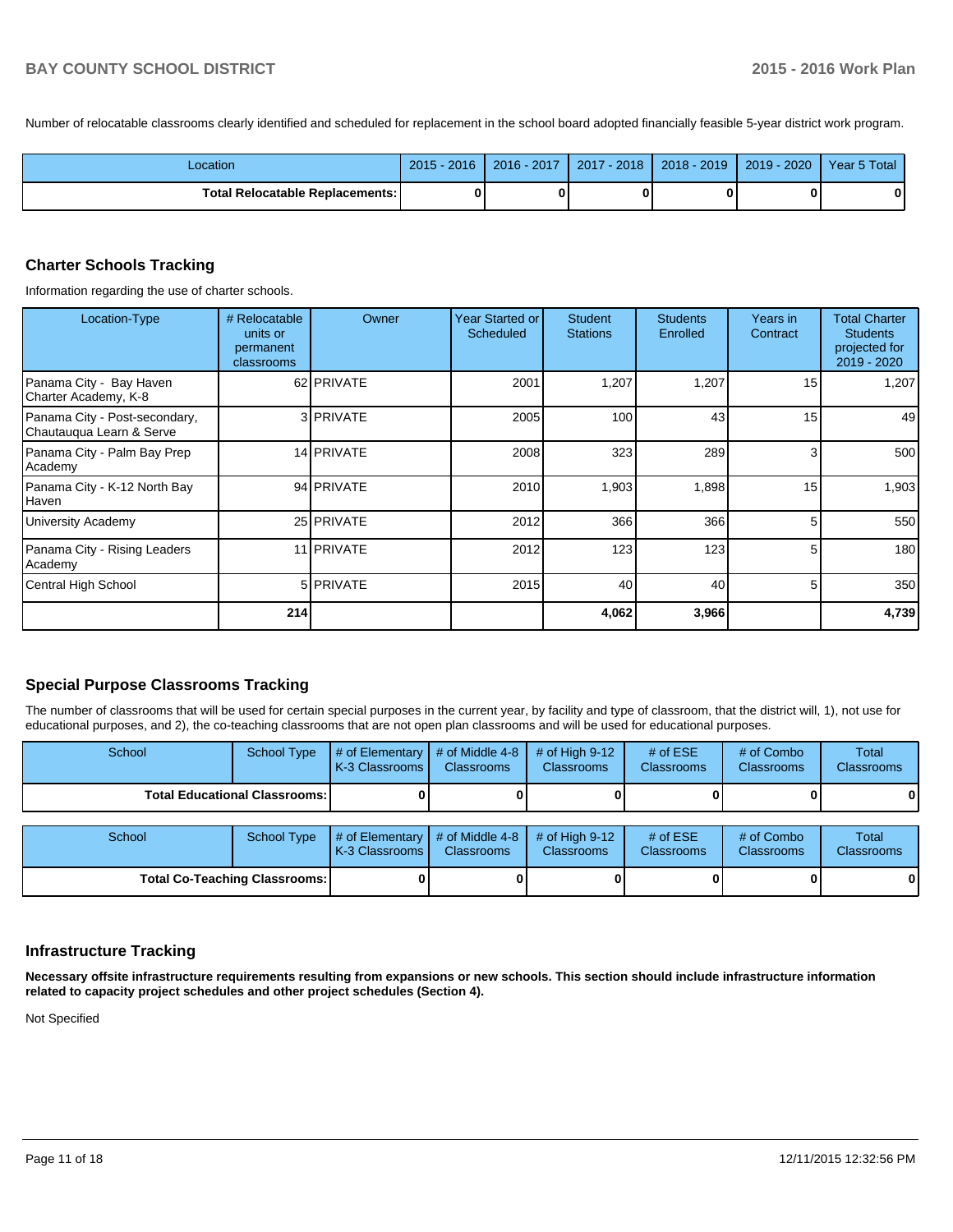**Proposed location of planned facilities, whether those locations are consistent with the comprehensive plans of all affected local governments, and recommendations for infrastructure and other improvements to land adjacent to existing facilities. Provisions of 1013.33(12), (13) and (14) and 1013.36 must be addressed for new facilities planned within the 1st three years of the plan (Section 5).**

#### Not Specified

**Consistent with Comp Plan?** No

## **Net New Classrooms**

The number of classrooms, by grade level and type of construction, that were added during the last fiscal year.

| List the net new classrooms added in the 2014 - 2015 fiscal year.                                                                                       | List the net new classrooms to be added in the 2015 - 2016 fiscal<br>vear. |                                   |                                |                        |                                                                        |                            |                                |                        |
|---------------------------------------------------------------------------------------------------------------------------------------------------------|----------------------------------------------------------------------------|-----------------------------------|--------------------------------|------------------------|------------------------------------------------------------------------|----------------------------|--------------------------------|------------------------|
| "Classrooms" is defined as capacity carrying classrooms that are added to increase<br>capacity to enable the district to meet the Class Size Amendment. |                                                                            |                                   |                                |                        | Totals for fiscal year 2015 - 2016 should match totals in Section 15A. |                            |                                |                        |
| Location                                                                                                                                                | $2014 - 2015 \#$<br>Permanent                                              | $2014 - 2015$ #<br><b>Modular</b> | $2014 - 2015$ #<br>Relocatable | $2014 - 2015$<br>Total | $2015 - 2016$ #<br>Permanent                                           | $2015 - 2016$ #<br>Modular | $2015 - 2016$ #<br>Relocatable | $2015 - 2016$<br>Total |
| Elementary (PK-3)                                                                                                                                       |                                                                            |                                   |                                |                        |                                                                        |                            |                                |                        |
| Middle (4-8)                                                                                                                                            |                                                                            |                                   |                                |                        |                                                                        |                            |                                | $\Omega$               |
| High (9-12)                                                                                                                                             |                                                                            |                                   |                                |                        |                                                                        |                            |                                |                        |
|                                                                                                                                                         |                                                                            |                                   |                                |                        |                                                                        |                            |                                |                        |

## **Relocatable Student Stations**

Number of students that will be educated in relocatable units, by school, in the current year, and the projected number of students for each of the years in the workplan.

| <b>Site</b>                           | $2015 - 2016$ | 2016 - 2017 | 2017 - 2018 | 2018 - 2019 | 2019 - 2020 | 5 Year Average |
|---------------------------------------|---------------|-------------|-------------|-------------|-------------|----------------|
| MARGARET K. LEWIS SCHOOL IN MILLVILLE |               |             |             |             |             | $\Omega$       |
| OAKLAND TERRACE ELEMENTARY            | 0             | o           | 0           | $\Omega$    | 0           | $\overline{0}$ |
| <b>SURFSIDE MIDDLE</b>                |               |             |             | U           | n           | $\Omega$       |
| <b>PARKER ELEMENTARY</b>              | 36            | 0           | 0           | $\Omega$    | 0           | $\overline{7}$ |
| SOUTHPORT ELEMENTARY                  |               |             | ∩           | U           | ∩           | $\Omega$       |
| SPRINGFIELD ELEMENTARY                | $\Omega$      | 0           | 0           | $\Omega$    | 0           | $\overline{0}$ |
| <b>PATRONIS ELEMENTARY</b>            |               |             |             | U           | ∩           | $\Omega$       |
| IARNOLD SENIOR HIGH                   | $\Omega$      | 0           | 0           | $\Omega$    | 0           | $\overline{0}$ |
| <b>BOZEMAN LEARNING CENTER</b>        |               |             |             |             | n           | $\Omega$       |
| NEW HORIZONS CENTER (OLD)             | $\Omega$      | 0           | 0           | $\Omega$    | $\Omega$    | $\overline{0}$ |
| <b>EMERALD BAY ACADEMY</b>            |               |             |             | ∩           | n           | $\Omega$       |
| MERRIAM CHERRY STREET ELEMENTARY      | $\Omega$      | 0           | 0           | $\Omega$    | 0           | $\Omega$       |
| LUCILLE MOORE ELEMENTARY              | 72            |             |             |             | n           | 14             |
| EVERITT MIDDLE                        |               | ი           | O           | $\Omega$    | 0           | $\overline{0}$ |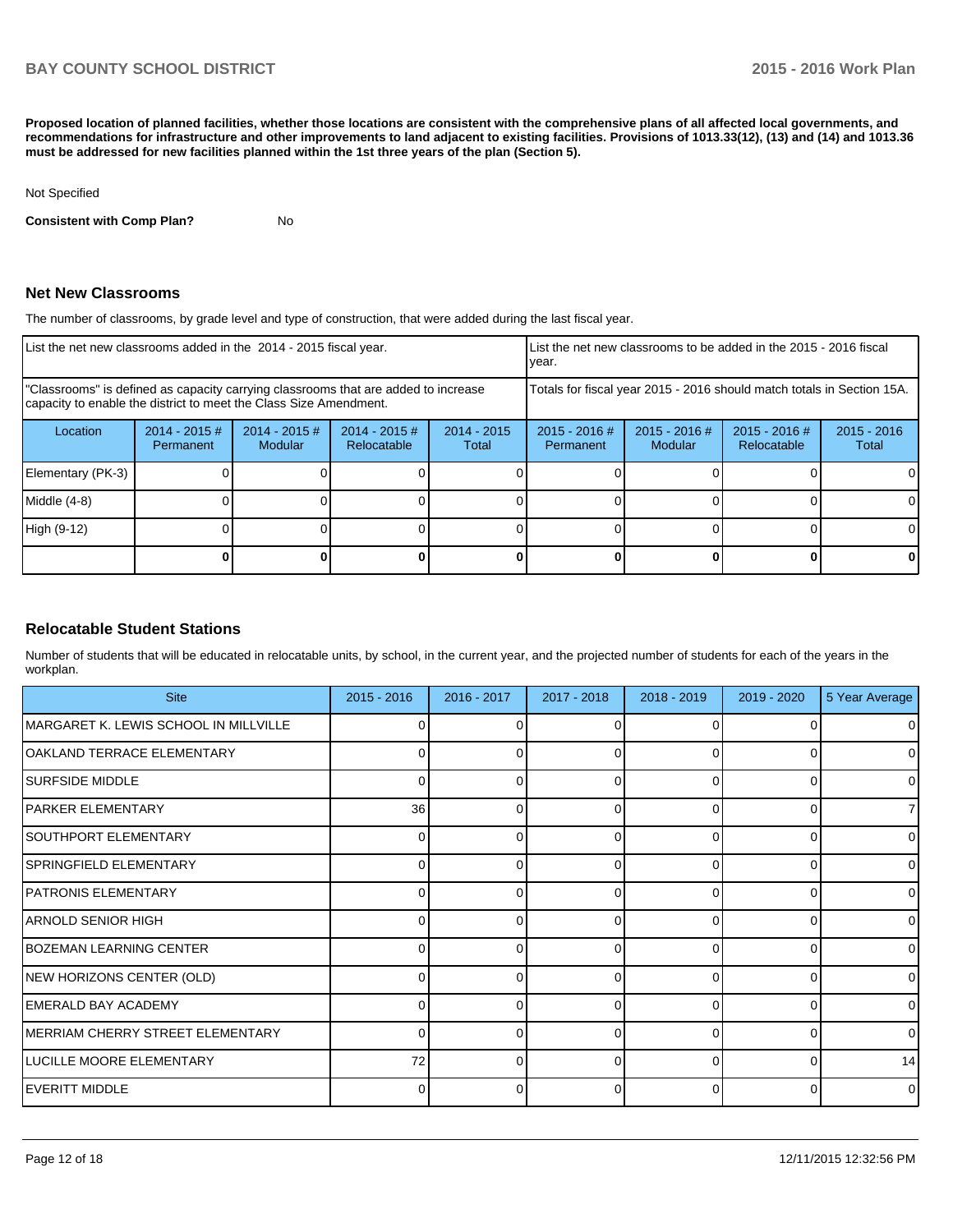| HILAND PARK ELEMENTARY                            | 0              | 0           | $\Omega$    | $\Omega$       | 0           | $\overline{0}$ |
|---------------------------------------------------|----------------|-------------|-------------|----------------|-------------|----------------|
| <b>JINKS MIDDLE</b>                               | 0              | 0           | n           | 0              | $\Omega$    | $\overline{0}$ |
| LYNN HAVEN ELEMENTARY                             | 36             | 0           | n           | $\Omega$       | $\Omega$    | $\overline{7}$ |
| BAY SENIOR HIGH                                   | 0              | 0           | 0           | $\Omega$       | 0           | $\overline{0}$ |
| MERRITT BROWN MIDDLE                              | 0              | 0           | n           | 0              | 0           | $\overline{0}$ |
| HUTCHISON BEACH ELEMENTARY                        | 0              | 0           | 0           | $\Omega$       | 0           | $\overline{0}$ |
| <b>CEDAR GROVE ELEMENTARY</b>                     | 0              | 0           | n           | $\Omega$       | 0           | $\overline{0}$ |
| CALLAWAY ELEMENTARY                               | 0              | 0           | 0           | $\Omega$       | 0           | $\overline{0}$ |
| A CRAWFORD MOSLEY SENIOR HIGH                     | 0              | 0           | n           | 0              | 0           | $\overline{0}$ |
| <b>TYNDALL ELEMENTARY</b>                         | 0              | 0           | 0           | $\Omega$       | 0           | $\overline{0}$ |
| <b>SMITH ELEMENTARY</b>                           | 0              | 0           | n           | $\Omega$       | 0           | $\overline{0}$ |
| <b>ROSENWALD HIGH</b>                             | 0              | 0           | 0           | $\Omega$       | 0           | $\overline{0}$ |
| MOWAT MIDDLE                                      | 0              | 0           | n           | 0              | 0           | $\overline{0}$ |
| <b>RUTHERFORD SENIOR HIGH</b>                     | 0              | 0           | 0           | $\Omega$       | 0           | $\overline{0}$ |
| NORTHSIDE ELEMENTARY                              | 44             | 0           | n           | 0              | 0           | 9              |
| TOM P HANEY VOCATIONAL-TECHNICAL CENTER           | 0              | 0           | 0           | $\Omega$       | 0           | $\overline{0}$ |
| <b>SAINT ANDREW SCHOOL</b>                        | 0              | 0           | n           | 0              | 0           | $\overline{0}$ |
| <b>WALLER ELEMENTARY</b>                          | 0              | 0           | 0           | $\Omega$       | 0           | $\overline{0}$ |
| <b>WEST BAY ELEMENTARY</b>                        | 0              | 0           | n           | 0              | $\Omega$    | $\overline{0}$ |
| A D HARRIS SENIOR HIGH                            | 0              | 0           | 0           | $\Omega$       | 0           | $\overline{0}$ |
| MARGARET K LEWIS SCHOOL                           | 0              | 0           | n           | 0              | 0           | $\overline{0}$ |
| <b>PATTERSON ELEMENTARY</b>                       | 0              | 0           | 0           | $\Omega$       | 0           | $\overline{0}$ |
| New Horizons Learning Center (New)                | 0              | 0           | n           | $\Omega$       | $\Omega$    | $\overline{0}$ |
| <b>BREAKFAST POINT SCHOOL</b>                     | 0              | 0           | n           | $\Omega$       | 0           | $\overline{0}$ |
| LEASED                                            | 0              | 0           |             | 0              | O           | 0              |
| DEER POINT ELEMENTARY SCHOOL                      | $\overline{0}$ | $\mathbf 0$ | 0           | $\overline{0}$ | $\mathbf 0$ | $\overline{0}$ |
| C C WASHINGTON ACADEMY                            | $\overline{0}$ | $\mathbf 0$ | 0           | $\overline{0}$ | $\mathbf 0$ | $\overline{O}$ |
| Totals for BAY COUNTY SCHOOL DISTRICT             |                |             |             |                |             |                |
| Total students in relocatables by year.           | 188            | $\bf{0}$    | $\mathbf 0$ | $\mathbf{0}$   | $\bf{0}$    | 38             |
| Total number of COFTE students projected by year. | 23,095         | 23,430      | 23,800      | 24,163         | 24,557      | 23,809         |
| Percent in relocatables by year.                  | 1%             | 0%          | 0%          | 0%             | $0\%$       | 0%             |

## **Leased Facilities Tracking**

Exising leased facilities and plans for the acquisition of leased facilities, including the number of classrooms and student stations, as reported in the educational plant survey, that are planned in that location at the end of the five year workplan.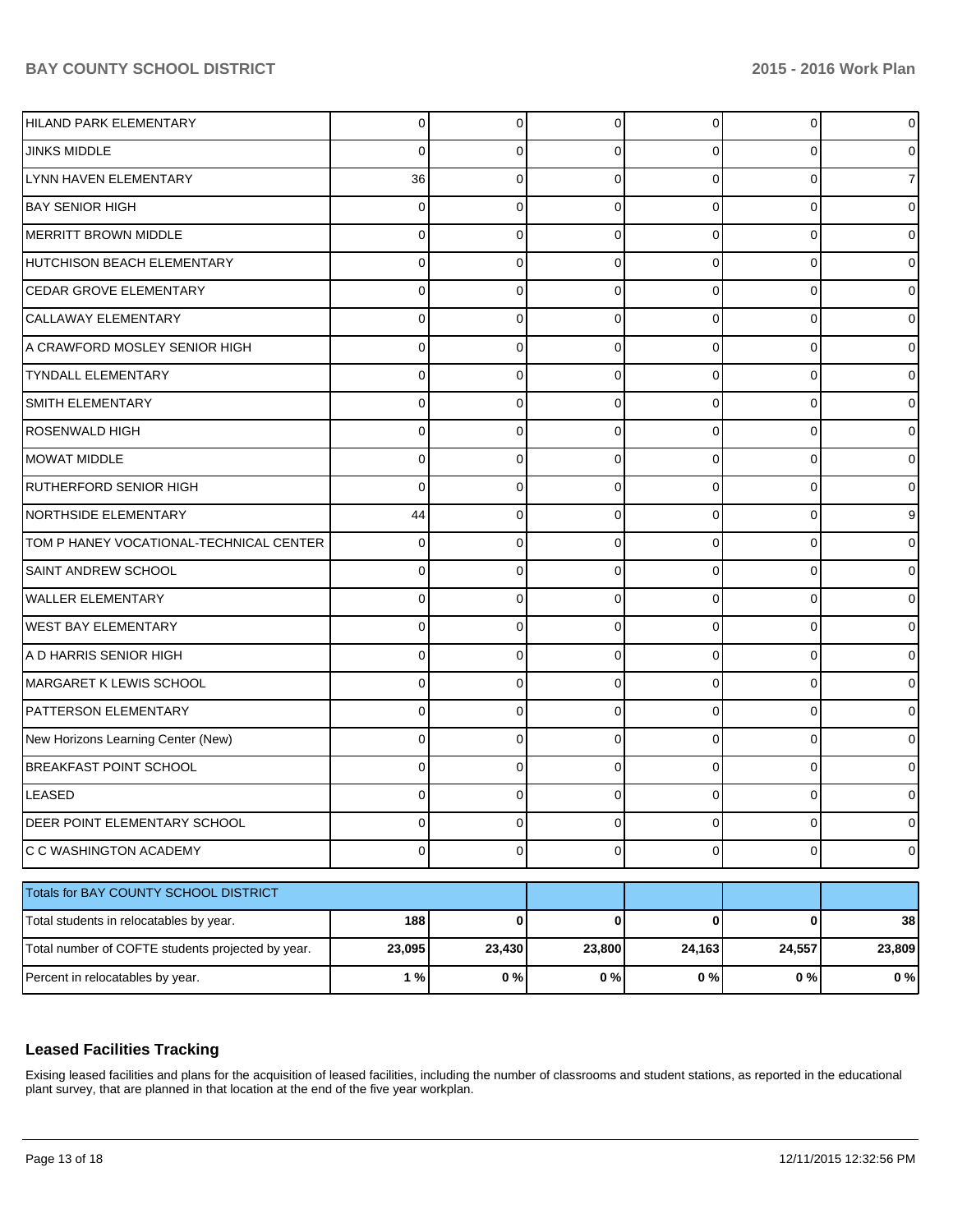| Location                                | # of Leased<br>Classrooms 2015 -<br>2016 | <b>FISH Student</b><br><b>Stations</b> | Owner                                        | # of Leased<br>Classrooms 2019 -<br>2020 | <b>FISH Student</b><br><b>Stations</b> |
|-----------------------------------------|------------------------------------------|----------------------------------------|----------------------------------------------|------------------------------------------|----------------------------------------|
| <b>SURFSIDE MIDDLE</b>                  | 0                                        | 0                                      |                                              | 0                                        | 0                                      |
| PARKER ELEMENTARY                       | $\mathbf 0$                              | 0                                      |                                              | 0                                        | 0                                      |
| SPRINGFIELD ELEMENTARY                  | $\Omega$                                 | 0                                      |                                              | 0                                        | 0                                      |
| PATRONIS ELEMENTARY                     | $\mathbf 0$                              | 0                                      |                                              | 0                                        | 0                                      |
| NEW HORIZONS CENTER (OLD)               | 0                                        | $\Omega$                               |                                              | 0                                        | 0                                      |
| LUCILLE MOORE ELEMENTARY                | $\mathbf 0$                              |                                        | 0 William Scotsman                           | 0                                        | 0                                      |
| <b>JINKS MIDDLE</b>                     | $\Omega$                                 | 0                                      |                                              | 0                                        | 0                                      |
| LYNN HAVEN ELEMENTARY                   | 0                                        |                                        | 0 1-Mobile Modular;<br>2-William<br>Scotsman | 0                                        | 0                                      |
| <b>BAY SENIOR HIGH</b>                  | 0                                        |                                        |                                              | 0                                        | 0                                      |
| MERRITT BROWN MIDDLE                    | 0                                        | 0                                      |                                              | 0                                        | 0                                      |
| HUTCHISON BEACH ELEMENTARY              | 0                                        | 0                                      |                                              | 0                                        | 0                                      |
| <b>CEDAR GROVE ELEMENTARY</b>           | 0                                        | 0                                      |                                              | 0                                        | 0                                      |
| <b>CALLAWAY ELEMENTARY</b>              | 0                                        | 0                                      |                                              | 0                                        | 0                                      |
| A CRAWFORD MOSLEY SENIOR HIGH           | 0                                        | 0                                      |                                              | 0                                        | 0                                      |
| <b>SMITH ELEMENTARY</b>                 | 0                                        | 0                                      |                                              | 0                                        | 0                                      |
| <b>ROSENWALD HIGH</b>                   | 0                                        | 0                                      |                                              | 0                                        | 0                                      |
| MOWAT MIDDLE                            | 0                                        | 0                                      |                                              | 0                                        | 0                                      |
| <b>RUTHERFORD SENIOR HIGH</b>           | 0                                        | 0                                      |                                              | 0                                        | 0                                      |
| NORTHSIDE ELEMENTARY                    | $\Omega$                                 | $\Omega$                               |                                              | 0                                        | 0                                      |
| TOM P HANEY VOCATIONAL-TECHNICAL CENTER | 0                                        | 0                                      |                                              | 0                                        | 0                                      |
| <b>SAINT ANDREW SCHOOL</b>              | $\Omega$                                 | $\Omega$                               |                                              | 0                                        | 01                                     |
| WALLER ELEMENTARY                       | 0                                        | 0                                      |                                              | 0                                        | 01                                     |
| <b>WEST BAY ELEMENTARY</b>              | $\overline{0}$                           | $\overline{0}$                         |                                              | $\overline{0}$                           | $\circ$                                |
| A D HARRIS SENIOR HIGH                  | 0                                        | 0                                      |                                              | 0                                        | $\overline{0}$                         |
| MARGARET K LEWIS SCHOOL                 | $\mathbf 0$                              | 0                                      |                                              | 0                                        | $\overline{0}$                         |
| MERRIAM CHERRY STREET ELEMENTARY        | $\mathbf 0$                              | $\Omega$                               |                                              | 0                                        | $\overline{0}$                         |
| New Horizons Learning Center (New)      | $\mathbf 0$                              | 0                                      |                                              | 0                                        | $\overline{0}$                         |
| <b>BREAKFAST POINT SCHOOL</b>           | $\mathbf 0$                              | $\Omega$                               |                                              | 0                                        | $\overline{0}$                         |
| <b>LEASED</b>                           | $\mathbf 0$                              | $\Omega$                               |                                              | 0                                        | $\overline{0}$                         |
| ARNOLD SENIOR HIGH                      | $\mathbf 0$                              | 0                                      |                                              | 0                                        | $\overline{0}$                         |
| <b>BOZEMAN LEARNING CENTER</b>          | $\mathbf 0$                              | 0                                      |                                              | 0                                        | $\overline{0}$                         |
| <b>EMERALD BAY ACADEMY</b>              | $\mathbf 0$                              | $\Omega$                               |                                              | 0                                        | $\overline{0}$                         |
| TYNDALL ELEMENTARY                      | $\pmb{0}$                                | 0                                      |                                              | 0                                        | $\circ$                                |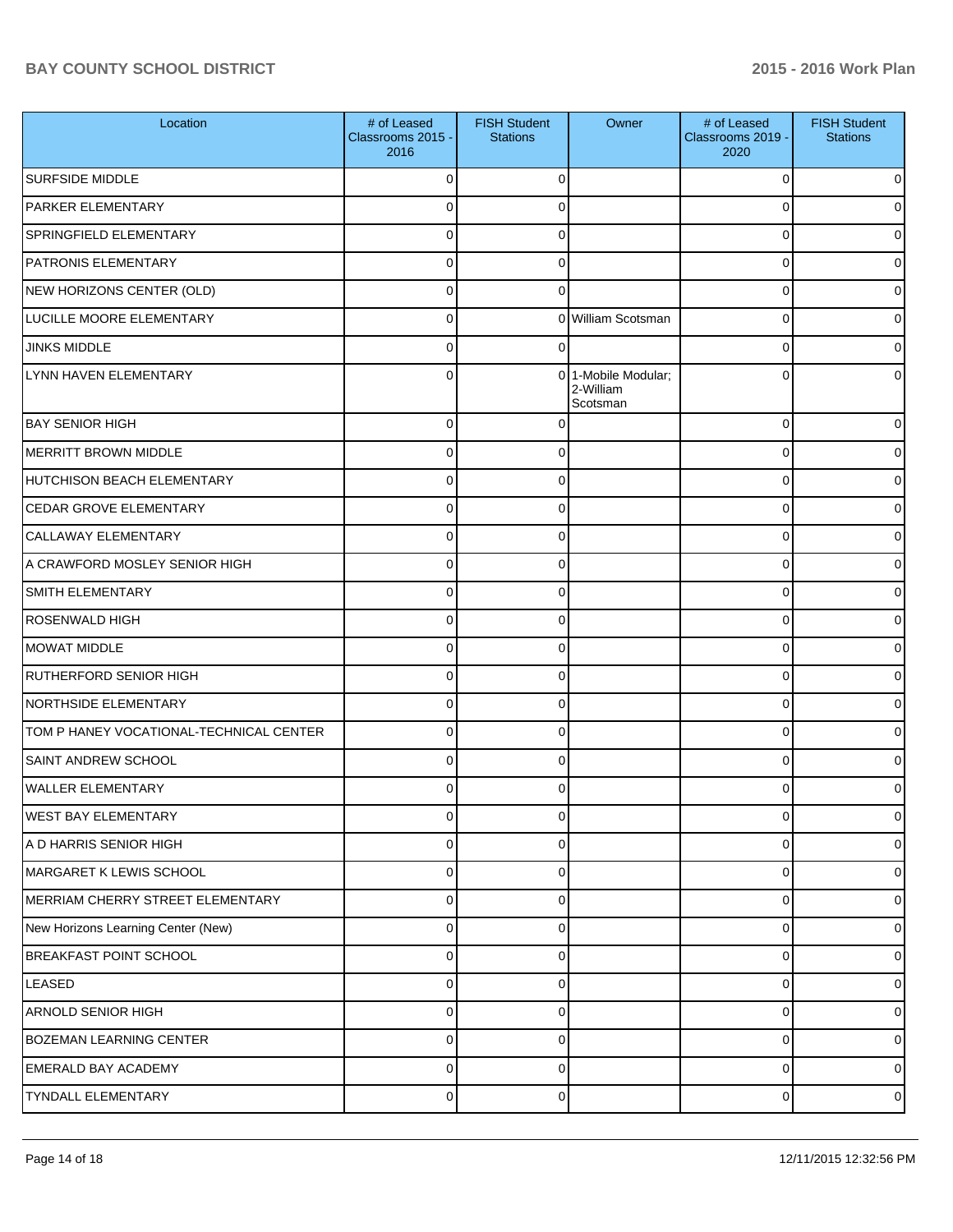| IPATTERSON ELEMENTARY                 |  |  |    |
|---------------------------------------|--|--|----|
| OAKLAND TERRACE ELEMENTARY            |  |  |    |
| ISOUTHPORT ELEMENTARY                 |  |  |    |
| IEVERITT MIDDLE                       |  |  | ΩI |
| MARGARET K. LEWIS SCHOOL IN MILLVILLE |  |  | ΩI |
| IDEER POINT ELEMENTARY SCHOOL         |  |  |    |
| IC C WASHINGTON ACADEMY               |  |  |    |
| HILAND PARK ELEMENTARY                |  |  |    |
|                                       |  |  | 0  |

## **Failed Standard Relocatable Tracking**

Relocatable units currently reported by school, from FISH, and the number of relocatable units identified as 'Failed Standards'.

Nothing reported for this section.

## **Planning**

#### **Class Size Reduction Planning**

**Plans approved by the school board that reduce the need for permanent student stations such as acceptable school capacity levels, redistricting, busing, year-round schools, charter schools, magnet schools, public-private partnerships, multitrack scheduling, grade level organization, block scheduling, or other alternatives.**

The district will continue to evaluate the need for possible rezoning.

## **School Closure Planning**

**Plans for the closure of any school, including plans for disposition of the facility or usage of facility space, and anticipated revenues.**

The Bay District School Board currently has no plans for school closures in the next five years.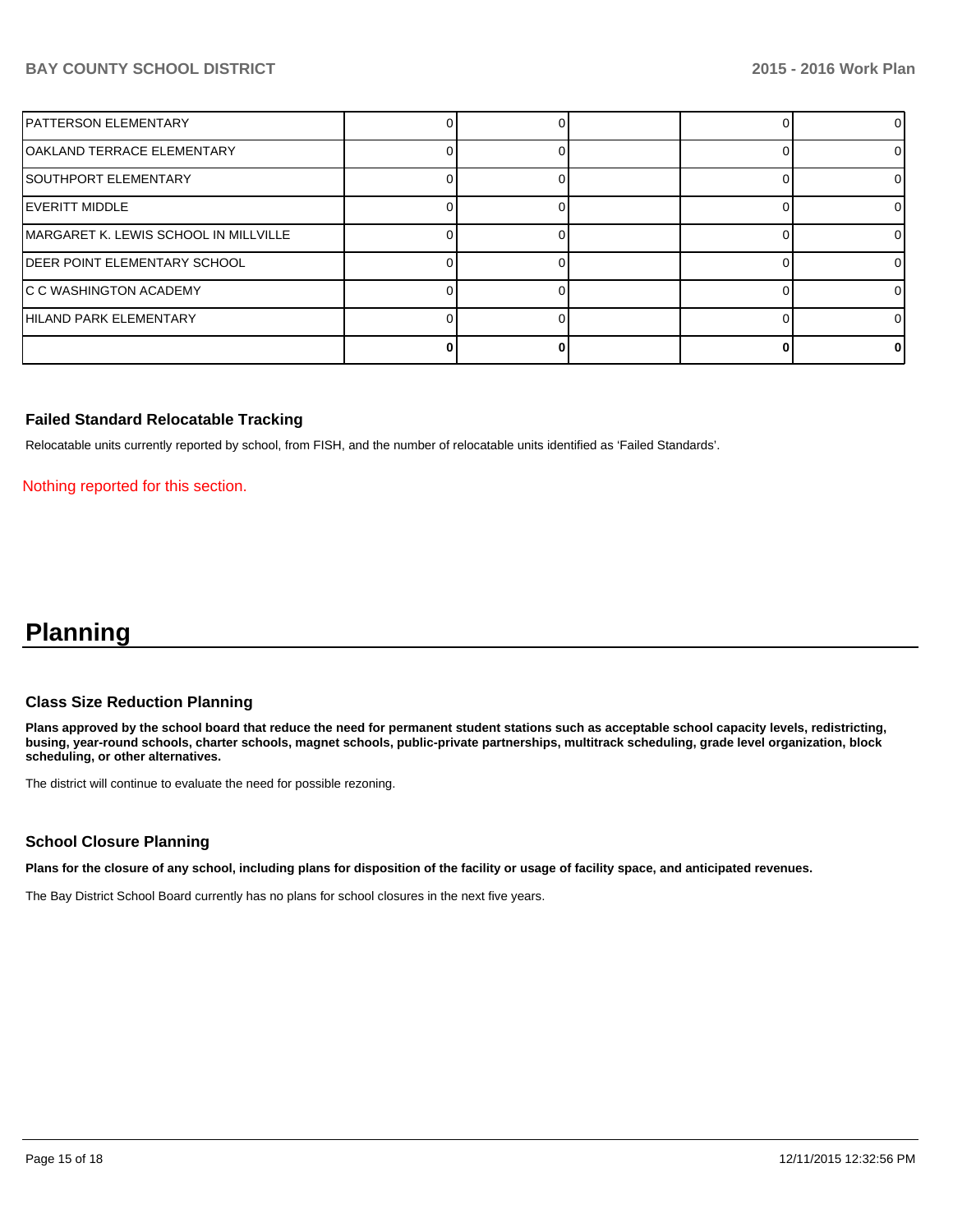## **Long Range Planning**

#### **Ten-Year Maintenance**

District projects and locations regarding the projected need for major renovation, repair, and maintenance projects within the district in years 6-10 beyond the projects plans detailed in the five years covered by the work plan.

Nothing reported for this section.

#### **Ten-Year Capacity**

Schedule of capital outlay projects projected to ensure the availability of satisfactory student stations for the projected student enrollment in K-12 programs for the future 5 years beyond the 5-year district facilities work program.

Nothing reported for this section.

## **Ten-Year Planned Utilization**

Schedule of planned capital outlay projects identifying the standard grade groupings, capacities, and planned utilization rates of future educational facilities of the district for both permanent and relocatable facilities.

| Grade Level Projections         | <b>FISH</b><br>Student<br><b>Stations</b> | Actual 2014 -<br>2015 FISH<br>Capacity | Actual<br>$2014 -$<br>2015<br><b>COFTE</b> | Actual 2014 - 2015<br><b>Utilization</b> | Actual 2015 - 2016 / 2024 - 2025 new<br>Student Capacity to be added/removed | Projected 2024<br>2025 COFTE | Projected 2024 -<br>2025 Utilization |
|---------------------------------|-------------------------------------------|----------------------------------------|--------------------------------------------|------------------------------------------|------------------------------------------------------------------------------|------------------------------|--------------------------------------|
| Elementary - District<br>Totals | 16,343                                    | 16,343                                 | 11,029.00                                  | 67.48 %                                  | $-2,822$                                                                     | 12,859                       | 95.10 %                              |
| Middle - District Totals        | 7.962                                     | 7.166                                  | 4.493.00                                   | 62.70 %                                  | $-808$                                                                       | 6.077                        | 95.58 %                              |
| High - District Totals          | 10.828                                    | 10.111                                 | 7.314.00                                   | 72.34 %                                  | $-2.223$                                                                     | 6.264                        | 79.41 %                              |
| Other - ESE, etc                | 2.417                                     | 2,258                                  | 742.00                                     | 32.86 %                                  |                                                                              | 765                          | 33.88 %                              |
|                                 | 37,550                                    | 35,878                                 | 23,578.00                                  | 65.72 %                                  | $-5,853$                                                                     | 25,965                       | 86.48 %                              |

**Combination schools are included with the middle schools for student stations, capacity, COFTE and utilization purposes because these facilities all have a 90% utilization factor. Use this space to explain or define the grade groupings for combination schools.**

No comments to report.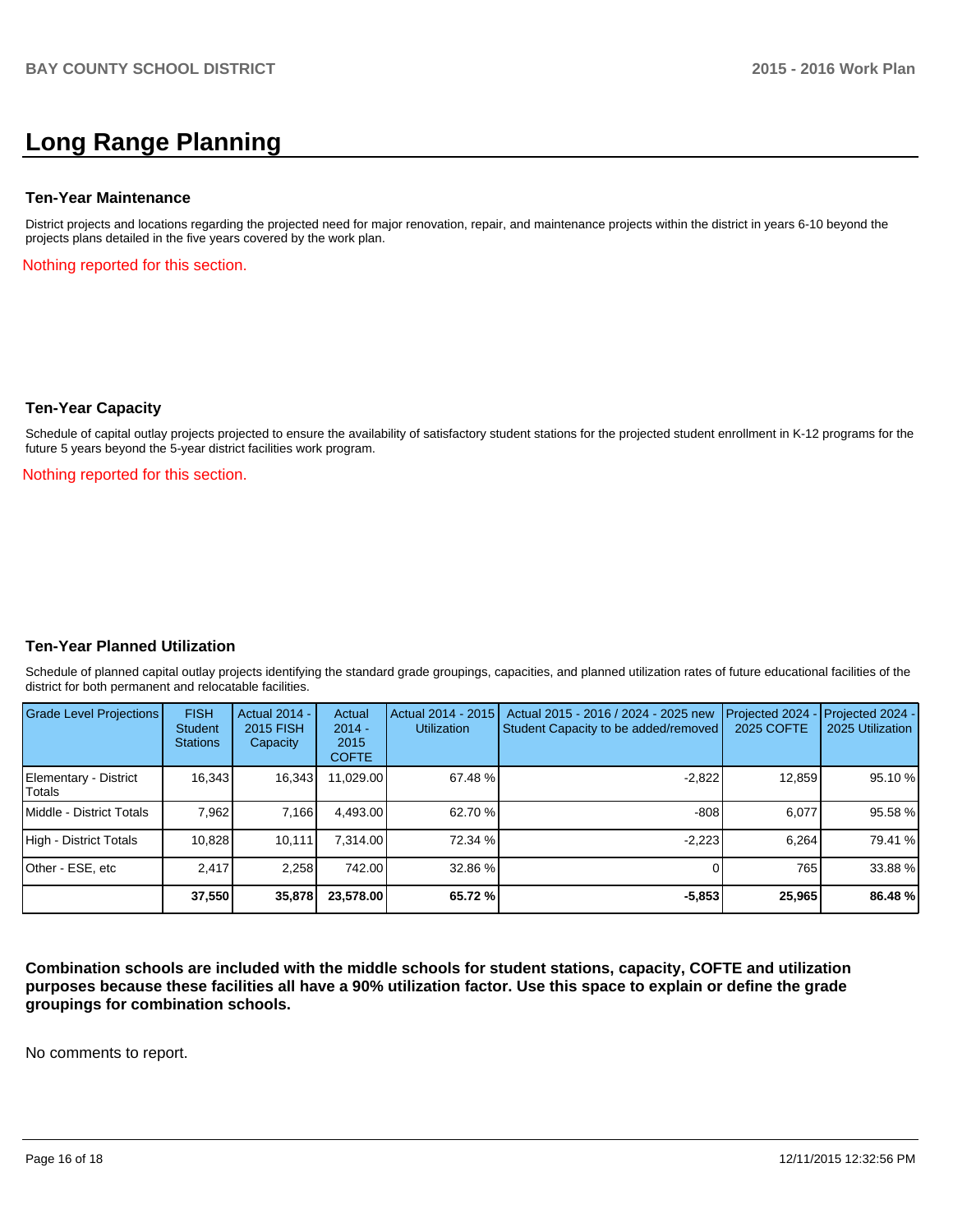## **Ten-Year Infrastructure Planning**

**Proposed Location of Planned New, Remodeled, or New Additions to Facilities in 06 thru 10 out years (Section 28).**

Nothing reported for this section.

Plans for closure of any school, including plans for disposition of the facility or usage of facility space, and anticipated revenues in the 06 thru 10 out **years (Section 29).**

Nothing reported for this section.

#### **Twenty-Year Maintenance**

District projects and locations regarding the projected need for major renovation, repair, and maintenance projects within the district in years 11-20 beyond the projects plans detailed in the five years covered by the work plan.

Nothing reported for this section.

## **Twenty-Year Capacity**

Schedule of capital outlay projects projected to ensure the availability of satisfactory student stations for the projected student enrollment in K-12 programs for the future 11-20 years beyond the 5-year district facilities work program.

Nothing reported for this section.

## **Twenty-Year Planned Utilization**

Schedule of planned capital outlay projects identifying the standard grade groupings, capacities, and planned utilization rates of future educational facilities of the district for both permanent and relocatable facilities.

| <b>Grade Level Projections</b>   | <b>FISH</b><br><b>Student</b><br><b>Stations</b> | <b>Actual 2014 -</b><br>2015 FISH<br>Capacity | Actual<br>$2014 -$<br>2015<br><b>COFTE</b> | Actual 2014 - 2015<br><b>Utilization</b> | Actual 2015 - 2016 / 2034 - 2035 new<br>Student Capacity to be added/removed | Projected 2034<br>2035 COFTE | Projected 2034 -<br>2035 Utilization |
|----------------------------------|--------------------------------------------------|-----------------------------------------------|--------------------------------------------|------------------------------------------|------------------------------------------------------------------------------|------------------------------|--------------------------------------|
| Elementary - District<br> Totals | 16,343                                           | 16,343                                        | 11,029.00                                  | 67.48 %                                  |                                                                              | 13,119                       | 80.27 %                              |
| <b>IMiddle - District Totals</b> | 7.962                                            | 7,166                                         | 4.493.00                                   | 62.70 %                                  |                                                                              | 6.747                        | 94.15 %                              |
| High - District Totals           | 10.828                                           | 10.111                                        | 7.314.00                                   | 72.34 %                                  |                                                                              | 7.884                        | 77.97 %                              |
| Other - ESE, etc                 | 2.417                                            | 2,258                                         | 742.00                                     | 32.86 %                                  |                                                                              | 926                          | 41.01 %                              |
|                                  | 37,550                                           | 35,878                                        | 23,578.00                                  | 65.72 %                                  |                                                                              | 28,676                       | 79.93 %                              |